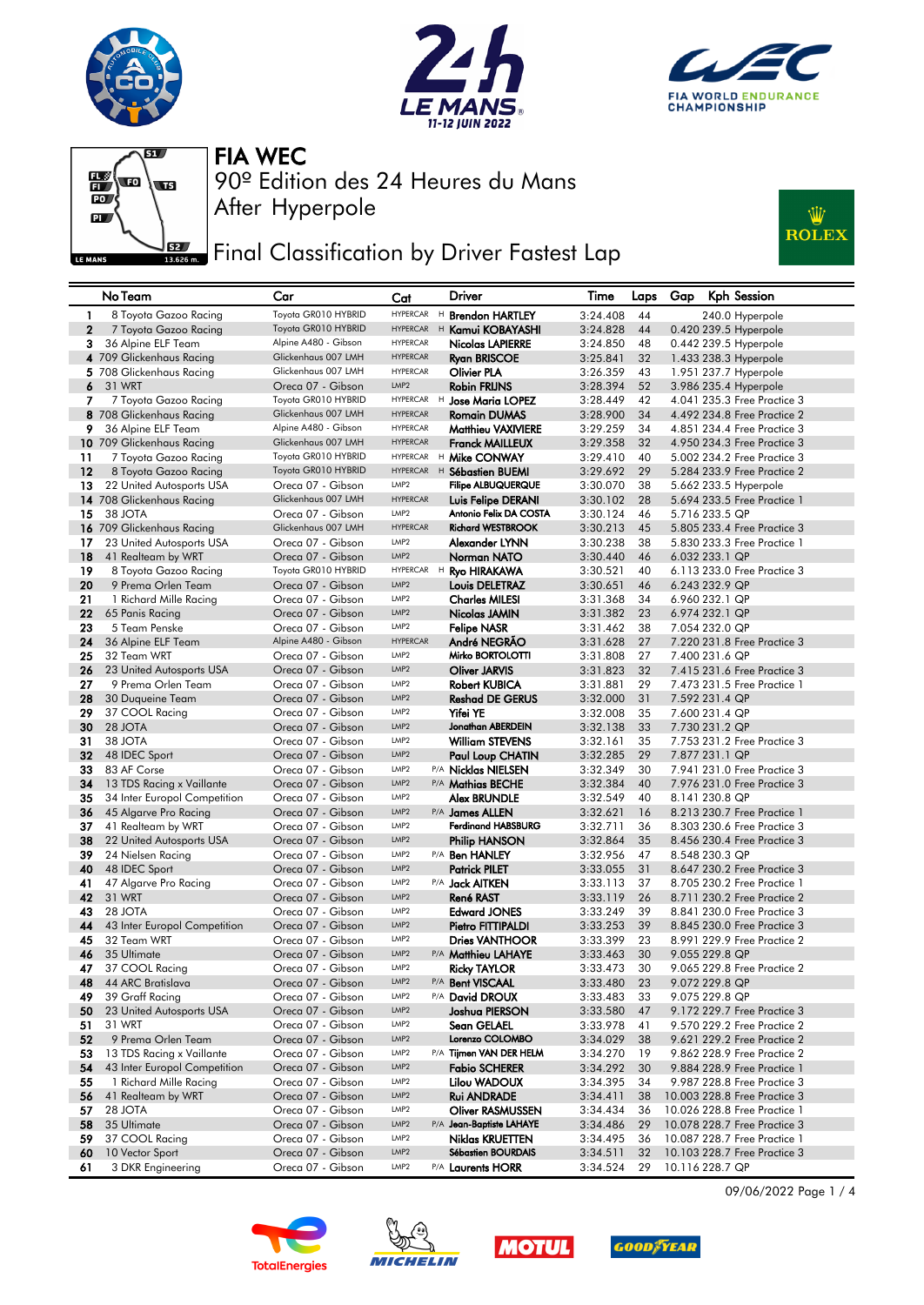







## **FEE** Final Classification by Driver Fastest Lap



| LMP <sub>2</sub><br><b>Richard BRADLEY</b><br>3:34.788<br>10.380 228.4 Free Practice 3<br>30 Duqueine Team<br>Oreca 07 - Gibson<br>26<br>62<br>LMP <sub>2</sub><br>44 ARC Bratislava<br>Oreca 07 - Gibson<br>P/A Tristan VAUTIER<br>3:34.804<br>18<br>10.396 228.4 Free Practice 2<br>63<br>LMP <sub>2</sub><br>64<br>65 Panis Racing<br>Oreca 07 - Gibson<br><b>Job VAN UITERT</b><br>3:34.854<br>18<br>10.446 228.3 Free Practice 1<br>10 Vector Sport<br>Oreca 07 - Gibson<br>LMP <sub>2</sub><br>Nico MULLER<br>3:34.879<br>22<br>10.471 228.3 Free Practice 3<br>65<br>47 Algarve Pro Racing<br>Oreca 07 - Gibson<br>LMP <sub>2</sub><br>P/A Sophia FLOERSCH<br>3:34.897<br>29<br>10.489 228.3 Free Practice 1<br>66<br>LMP2<br><b>Will OWEN</b><br>67<br>22 United Autosports USA<br>Oreca 07 - Gibson<br>3:34.940<br>35<br>10.532 228.2 Free Practice 3<br>LMP <sub>2</sub><br>68<br>83 AF Corse<br>Oreca 07 - Gibson<br>P/A Alessio ROVERA<br>3:35.035<br>31<br>10.627 228.1 Free Practice 1<br>69<br>LMP <sub>2</sub><br>39<br>10.690 228.1 Free Practice 1<br>5 Team Penske<br>Oreca 07 - Gibson<br>Dane CAMERON<br>3:35.098<br>LMP <sub>2</sub><br>39<br>10.713 228.0 Free Practice 2<br>70<br>34 Inter Europol Competition<br>Oreca 07 - Gibson<br><b>Esteban GUTIERREZ</b><br>3:35.121<br>LMP <sub>2</sub><br>71<br>Oreca 07 - Gibson<br>20<br>10 Vector Sport<br><b>Ryan CULLEN</b><br>3:35.711<br>11,303 227.4 Free Practice 2<br>72<br>38 JOTA<br>LMP <sub>2</sub><br>Roberto GONZALEZ<br>Oreca 07 - Gibson<br>3:35.723<br>35<br>11.315 227.4 Free Practice 3<br>LMP <sub>2</sub><br><b>Emmanuel COLLARD</b><br>73<br>5 Team Penske<br>Oreca 07 - Gibson<br>3:36.172<br>21<br>11.764 226.9 Free Practice 3<br>74<br>LMP <sub>2</sub><br>1 Richard Mille Racing<br>Oreca 07 - Gibson<br><b>Sébastien OGIER</b><br>3:36.196<br>34<br>11.788 226.9 Free Practice 3<br>LMP <sub>2</sub><br>75<br>65 Panis Racing<br>Oreca 07 - Gibson<br>Julien CANAL<br>3:36.261<br>25<br>11,853 226.8 Free Practice 2<br>LMP <sub>2</sub><br>76<br>48 IDEC Sport<br>Oreca 07 - Gibson<br><b>Paul LAFARGUE</b><br>29<br>12.033 226.6 Free Practice 3<br>3:36.441<br>LMP <sub>2</sub><br>3:36.959<br>77<br>32 Team WRT<br>Oreca 07 - Gibson<br><b>Rolf INEICHEN</b><br>58<br>12,551 226,1 Free Practice 3<br>David HEINEMEIER-HANSSON<br>LMP <sub>2</sub><br>12.706 225.9 Free Practice 1<br>78<br>43 Inter Europol Competition<br>Oreca 07 - Gibson<br>3:37.114<br>26<br>79<br>LMP <sub>2</sub><br>3:37.223<br>12.815 225.8 Free Practice 1<br>45 Algarve Pro Racing<br>Oreca 07 - Gibson<br>P/A René BINDER<br>17<br>LMP <sub>2</sub><br>13.137 225.5 Free Practice 1<br>80<br>30 Duqueine Team<br>Oreca 07 - Gibson<br>Guillermo ROJAS<br>3:37.545<br>16<br>LMP <sub>2</sub><br>Jakub SMIECHOWSKI<br>34 Inter Europol Competition<br>Oreca 07 - Gibson<br>22<br>13.170 225.5 Free Practice 3<br>81<br>3:37.578<br>LMP <sub>2</sub><br>13.408 225.2 Free Practice 3<br>82<br>24 Nielsen Racing<br>Oreca 07 - Gibson<br>P/A Matthew BELL<br>3:37.816<br>20<br>P/A Alexandre COUGNAUD<br>83<br>3 DKR Engineering<br>Oreca 07 - Gibson<br>LMP <sub>2</sub><br>3:38.054<br>23<br>13,646 225,0 Free Practice 3<br>Ligier JSP217 - Gibson<br>84<br>27 CD Sport<br>LMP <sub>2</sub><br>P/A Steven PALETTE<br>3:38.136<br>33<br>13.728 224.9 QP<br>85<br>47 Algarve Pro Racing<br>Oreca 07 - Gibson<br>LMP <sub>2</sub><br>P/A John FALB<br>3:38.863<br>42<br>14,455 224,1 Free Practice 3<br>Oreca 07 - Gibson<br>LMP <sub>2</sub><br>86<br>45 Algarve Pro Racing<br>P/A Steven THOMAS<br>3:39.722<br>23<br>15.314 223.3 Free Practice 1<br>LMP <sub>2</sub><br>87<br>35 Ultimate<br>Oreca 07 - Gibson<br>P/A François HERIAU<br>3:39.983<br>49<br>15.575 223.0 Free Practice 1<br>LMP <sub>2</sub><br>88<br>3 DKR Engineering<br>Oreca 07 - Gibson<br>P/A Jean GLORIEUX<br>3:40.049<br>17<br>15.641 222.9 Free Practice 1<br>89<br>LMP <sub>2</sub><br>16.058 222.5 Free Practice 3<br>24 Nielsen Racing<br>Oreca 07 - Gibson<br>P/A Rodrigo SALES<br>3:40.466<br>30<br>90<br>LMP <sub>2</sub><br>16.630 221.9 Free Practice 3<br>39 Graff Racing<br>Oreca 07 - Gibson<br>P/A Eric TROUILLET<br>3:41.038<br>29<br>LMP <sub>2</sub><br>91<br>13 TDS Racing x Vaillante<br>Oreca 07 - Gibson<br>P/A Philippe CIMADOMO<br>39<br>17,760 220.8 Free Practice 3<br>3:42.168<br>LMP <sub>2</sub><br>34<br>92<br>83 AF Corse<br>Oreca 07 - Gibson<br>P/A François PERRODO<br>3:42.178<br>17.770 220.8 Free Practice 1<br>93<br>39 Graff Racing<br>LMP <sub>2</sub><br>P/A Sébastien PAGE<br>23<br>19.331 219.2 Free Practice 1<br>Oreca 07 - Gibson<br>3:43.739<br>Ligier JSP217 - Gibson<br>94<br>27 CD Sport<br>LMP <sub>2</sub><br>P/A Christophe CRESP<br>3:44.712<br>32<br>20,304 218,3 Free Practice 3<br>LMP <sub>2</sub><br>P/A Miroslav KONOPKA<br>95<br>44 ARC Bratislava<br>Oreca 07 - Gibson<br>3:47.172<br>38<br>22.764 215.9 Free Practice 1<br>96<br>27 CD Sport<br>Ligier JSP217 - Gibson<br>LMP <sub>2</sub><br>P/A Michael JENSEN<br>22.973 215.7 Free Practice 1<br>3:47.381<br>32<br>Chevrolet Corvette C8.R<br><b>LMGTE Pro</b><br>97<br>64 Corvette Racing<br><b>Nick TANDY</b><br>3:49.985<br>47<br>25.577 213.3 Hyperpole<br>Chevrolet Corvette C8.R<br><b>LMGTE Pro</b><br>98<br>63 Corvette Racing<br>3:50.177<br>56<br>25.769 213.1 Hyperpole<br>Antonio GARCIA<br>Porsche 911 RSR - 19<br>Frédéric MAKOWIECKI<br>99<br><b>LMGTE Pro</b><br>25.969 212.9 Hyperpole<br>91 Porsche GT Team<br>3:50.377<br>29<br>92 Porsche GT Team<br>Porsche 911 RSR - 19<br><b>LMGTE Pro</b><br><b>Laurens VANTHOOR</b><br>100<br>3:50.522<br>22<br>26.114 212.8 Hyperpole<br>51 AF Corse<br>101<br>Ferrari 488 GTE Evo<br><b>LMGTE Pro</b><br>James CALADO<br>3:51.502<br>33<br>27.094 211.9 QP<br>102<br>52 AF Corse<br>Antonio FUOCO<br>Ferrari 488 GTE Evo<br><b>LMGTE Pro</b><br>3:51.614<br>46<br>27.206 211.8 QP<br>Aston Martin VANTAGE AMR<br>98 Northwest AMR<br><b>LMGTE Am</b><br>3:52.559<br>35<br>28.151 210.9 QP<br>103<br>Nicki THIIM<br>104<br>61 AF Corse<br>Ferrari 488 GTE Evo<br><b>LMGTE Am</b><br><b>Vincent ABRIL</b><br>3:52.594<br>45<br>28.186 210.9 Hyperpole<br>105<br>57 Kessel Racing<br><b>LMGTE Am</b><br>Mikkel JENSEN<br>3:52.751<br>48<br>28.343 210.8 Hyperpole<br>Ferrari 488 GTE Evo<br>Porsche 911 RSR - 19<br><b>LMGTE Pro</b><br>106<br>91 Porsche GT Team<br><b>Richard LIETZ</b><br>3:52.787<br>36<br>28,379 210,7 Free Practice 3<br>Porsche 911 RSR - 19<br><b>LMGTE Pro</b><br>Michael CHRISTENSEN<br>107<br>92 Porsche GT Team<br>3:52.898<br>45<br>28,490 210.6 Free Practice 3<br>Porsche 911 RSR - 19<br><b>LMGTE Am</b><br>108<br>77 Dempsey - Proton Racing<br><b>Harry TINCKNELL</b><br>3:53.006<br>38<br>28.598 210.5 Hyperpole<br>Chevrolet Corvette C8.R<br>63 Corvette Racing<br><b>LMGTE Pro</b><br>Jordan TAYLOR<br>3:53.145<br>28.737 210.4 Free Practice 3<br>109<br>34<br>91 Porsche GT Team<br>Porsche 911 RSR - 19<br><b>LMGTE Pro</b><br>Gianmaria BRUNI<br>3:53.284<br>28.876 210.3 Free Practice 3<br>110<br>34<br>Chevrolet Corvette C8.R<br><b>LMGTE Pro</b><br>64 Corvette Racing<br><b>Tommy MILNER</b><br>3:53.360<br>31<br>28.952 210.2 Free Practice 1<br>111 |     | No Team            | Car                     | Cat              | Driver                | Time     | Laps | Kph Session<br>Gap           |
|-------------------------------------------------------------------------------------------------------------------------------------------------------------------------------------------------------------------------------------------------------------------------------------------------------------------------------------------------------------------------------------------------------------------------------------------------------------------------------------------------------------------------------------------------------------------------------------------------------------------------------------------------------------------------------------------------------------------------------------------------------------------------------------------------------------------------------------------------------------------------------------------------------------------------------------------------------------------------------------------------------------------------------------------------------------------------------------------------------------------------------------------------------------------------------------------------------------------------------------------------------------------------------------------------------------------------------------------------------------------------------------------------------------------------------------------------------------------------------------------------------------------------------------------------------------------------------------------------------------------------------------------------------------------------------------------------------------------------------------------------------------------------------------------------------------------------------------------------------------------------------------------------------------------------------------------------------------------------------------------------------------------------------------------------------------------------------------------------------------------------------------------------------------------------------------------------------------------------------------------------------------------------------------------------------------------------------------------------------------------------------------------------------------------------------------------------------------------------------------------------------------------------------------------------------------------------------------------------------------------------------------------------------------------------------------------------------------------------------------------------------------------------------------------------------------------------------------------------------------------------------------------------------------------------------------------------------------------------------------------------------------------------------------------------------------------------------------------------------------------------------------------------------------------------------------------------------------------------------------------------------------------------------------------------------------------------------------------------------------------------------------------------------------------------------------------------------------------------------------------------------------------------------------------------------------------------------------------------------------------------------------------------------------------------------------------------------------------------------------------------------------------------------------------------------------------------------------------------------------------------------------------------------------------------------------------------------------------------------------------------------------------------------------------------------------------------------------------------------------------------------------------------------------------------------------------------------------------------------------------------------------------------------------------------------------------------------------------------------------------------------------------------------------------------------------------------------------------------------------------------------------------------------------------------------------------------------------------------------------------------------------------------------------------------------------------------------------------------------------------------------------------------------------------------------------------------------------------------------------------------------------------------------------------------------------------------------------------------------------------------------------------------------------------------------------------------------------------------------------------------------------------------------------------------------------------------------------------------------------------------------------------------------------------------------------------------------------------------------------------------------------------------------------------------------------------------------------------------------------------------------------------------------------------------------------------------------------------------------------------------------------------------------------------------------------------------------------------------------------------------------------------------------------------------------------------------------------------------------------------------------------------------------------------------------------------------------------------------------------------------------------------------------------------------------------------------------------------------------------------------------------------------------------------------------------------------------------------------------------------------------------------------------------------------------------------------------------------------------------------------------------------------------------------------------------------------------------------------------------------------------------------------------------------------------------------------------------------------------------------------------------------------------------------------------------------------------------------------------------------------------------------------------------------------------------------------------------------------------------------------------------------------------------------------------------------------------------------------------------------------------------------------------------------------------------------------------------------------------------------------------------------------------------------------------------------------------------------------------------|-----|--------------------|-------------------------|------------------|-----------------------|----------|------|------------------------------|
|                                                                                                                                                                                                                                                                                                                                                                                                                                                                                                                                                                                                                                                                                                                                                                                                                                                                                                                                                                                                                                                                                                                                                                                                                                                                                                                                                                                                                                                                                                                                                                                                                                                                                                                                                                                                                                                                                                                                                                                                                                                                                                                                                                                                                                                                                                                                                                                                                                                                                                                                                                                                                                                                                                                                                                                                                                                                                                                                                                                                                                                                                                                                                                                                                                                                                                                                                                                                                                                                                                                                                                                                                                                                                                                                                                                                                                                                                                                                                                                                                                                                                                                                                                                                                                                                                                                                                                                                                                                                                                                                                                                                                                                                                                                                                                                                                                                                                                                                                                                                                                                                                                                                                                                                                                                                                                                                                                                                                                                                                                                                                                                                                                                                                                                                                                                                                                                                                                                                                                                                                                                                                                                                                                                                                                                                                                                                                                                                                                                                                                                                                                                                                                                                                                                                                                                                                                                                                                                                                                                                                                                                                                                                                                                                                                     |     |                    |                         |                  |                       |          |      |                              |
|                                                                                                                                                                                                                                                                                                                                                                                                                                                                                                                                                                                                                                                                                                                                                                                                                                                                                                                                                                                                                                                                                                                                                                                                                                                                                                                                                                                                                                                                                                                                                                                                                                                                                                                                                                                                                                                                                                                                                                                                                                                                                                                                                                                                                                                                                                                                                                                                                                                                                                                                                                                                                                                                                                                                                                                                                                                                                                                                                                                                                                                                                                                                                                                                                                                                                                                                                                                                                                                                                                                                                                                                                                                                                                                                                                                                                                                                                                                                                                                                                                                                                                                                                                                                                                                                                                                                                                                                                                                                                                                                                                                                                                                                                                                                                                                                                                                                                                                                                                                                                                                                                                                                                                                                                                                                                                                                                                                                                                                                                                                                                                                                                                                                                                                                                                                                                                                                                                                                                                                                                                                                                                                                                                                                                                                                                                                                                                                                                                                                                                                                                                                                                                                                                                                                                                                                                                                                                                                                                                                                                                                                                                                                                                                                                                     |     |                    |                         |                  |                       |          |      |                              |
|                                                                                                                                                                                                                                                                                                                                                                                                                                                                                                                                                                                                                                                                                                                                                                                                                                                                                                                                                                                                                                                                                                                                                                                                                                                                                                                                                                                                                                                                                                                                                                                                                                                                                                                                                                                                                                                                                                                                                                                                                                                                                                                                                                                                                                                                                                                                                                                                                                                                                                                                                                                                                                                                                                                                                                                                                                                                                                                                                                                                                                                                                                                                                                                                                                                                                                                                                                                                                                                                                                                                                                                                                                                                                                                                                                                                                                                                                                                                                                                                                                                                                                                                                                                                                                                                                                                                                                                                                                                                                                                                                                                                                                                                                                                                                                                                                                                                                                                                                                                                                                                                                                                                                                                                                                                                                                                                                                                                                                                                                                                                                                                                                                                                                                                                                                                                                                                                                                                                                                                                                                                                                                                                                                                                                                                                                                                                                                                                                                                                                                                                                                                                                                                                                                                                                                                                                                                                                                                                                                                                                                                                                                                                                                                                                                     |     |                    |                         |                  |                       |          |      |                              |
|                                                                                                                                                                                                                                                                                                                                                                                                                                                                                                                                                                                                                                                                                                                                                                                                                                                                                                                                                                                                                                                                                                                                                                                                                                                                                                                                                                                                                                                                                                                                                                                                                                                                                                                                                                                                                                                                                                                                                                                                                                                                                                                                                                                                                                                                                                                                                                                                                                                                                                                                                                                                                                                                                                                                                                                                                                                                                                                                                                                                                                                                                                                                                                                                                                                                                                                                                                                                                                                                                                                                                                                                                                                                                                                                                                                                                                                                                                                                                                                                                                                                                                                                                                                                                                                                                                                                                                                                                                                                                                                                                                                                                                                                                                                                                                                                                                                                                                                                                                                                                                                                                                                                                                                                                                                                                                                                                                                                                                                                                                                                                                                                                                                                                                                                                                                                                                                                                                                                                                                                                                                                                                                                                                                                                                                                                                                                                                                                                                                                                                                                                                                                                                                                                                                                                                                                                                                                                                                                                                                                                                                                                                                                                                                                                                     |     |                    |                         |                  |                       |          |      |                              |
|                                                                                                                                                                                                                                                                                                                                                                                                                                                                                                                                                                                                                                                                                                                                                                                                                                                                                                                                                                                                                                                                                                                                                                                                                                                                                                                                                                                                                                                                                                                                                                                                                                                                                                                                                                                                                                                                                                                                                                                                                                                                                                                                                                                                                                                                                                                                                                                                                                                                                                                                                                                                                                                                                                                                                                                                                                                                                                                                                                                                                                                                                                                                                                                                                                                                                                                                                                                                                                                                                                                                                                                                                                                                                                                                                                                                                                                                                                                                                                                                                                                                                                                                                                                                                                                                                                                                                                                                                                                                                                                                                                                                                                                                                                                                                                                                                                                                                                                                                                                                                                                                                                                                                                                                                                                                                                                                                                                                                                                                                                                                                                                                                                                                                                                                                                                                                                                                                                                                                                                                                                                                                                                                                                                                                                                                                                                                                                                                                                                                                                                                                                                                                                                                                                                                                                                                                                                                                                                                                                                                                                                                                                                                                                                                                                     |     |                    |                         |                  |                       |          |      |                              |
|                                                                                                                                                                                                                                                                                                                                                                                                                                                                                                                                                                                                                                                                                                                                                                                                                                                                                                                                                                                                                                                                                                                                                                                                                                                                                                                                                                                                                                                                                                                                                                                                                                                                                                                                                                                                                                                                                                                                                                                                                                                                                                                                                                                                                                                                                                                                                                                                                                                                                                                                                                                                                                                                                                                                                                                                                                                                                                                                                                                                                                                                                                                                                                                                                                                                                                                                                                                                                                                                                                                                                                                                                                                                                                                                                                                                                                                                                                                                                                                                                                                                                                                                                                                                                                                                                                                                                                                                                                                                                                                                                                                                                                                                                                                                                                                                                                                                                                                                                                                                                                                                                                                                                                                                                                                                                                                                                                                                                                                                                                                                                                                                                                                                                                                                                                                                                                                                                                                                                                                                                                                                                                                                                                                                                                                                                                                                                                                                                                                                                                                                                                                                                                                                                                                                                                                                                                                                                                                                                                                                                                                                                                                                                                                                                                     |     |                    |                         |                  |                       |          |      |                              |
|                                                                                                                                                                                                                                                                                                                                                                                                                                                                                                                                                                                                                                                                                                                                                                                                                                                                                                                                                                                                                                                                                                                                                                                                                                                                                                                                                                                                                                                                                                                                                                                                                                                                                                                                                                                                                                                                                                                                                                                                                                                                                                                                                                                                                                                                                                                                                                                                                                                                                                                                                                                                                                                                                                                                                                                                                                                                                                                                                                                                                                                                                                                                                                                                                                                                                                                                                                                                                                                                                                                                                                                                                                                                                                                                                                                                                                                                                                                                                                                                                                                                                                                                                                                                                                                                                                                                                                                                                                                                                                                                                                                                                                                                                                                                                                                                                                                                                                                                                                                                                                                                                                                                                                                                                                                                                                                                                                                                                                                                                                                                                                                                                                                                                                                                                                                                                                                                                                                                                                                                                                                                                                                                                                                                                                                                                                                                                                                                                                                                                                                                                                                                                                                                                                                                                                                                                                                                                                                                                                                                                                                                                                                                                                                                                                     |     |                    |                         |                  |                       |          |      |                              |
|                                                                                                                                                                                                                                                                                                                                                                                                                                                                                                                                                                                                                                                                                                                                                                                                                                                                                                                                                                                                                                                                                                                                                                                                                                                                                                                                                                                                                                                                                                                                                                                                                                                                                                                                                                                                                                                                                                                                                                                                                                                                                                                                                                                                                                                                                                                                                                                                                                                                                                                                                                                                                                                                                                                                                                                                                                                                                                                                                                                                                                                                                                                                                                                                                                                                                                                                                                                                                                                                                                                                                                                                                                                                                                                                                                                                                                                                                                                                                                                                                                                                                                                                                                                                                                                                                                                                                                                                                                                                                                                                                                                                                                                                                                                                                                                                                                                                                                                                                                                                                                                                                                                                                                                                                                                                                                                                                                                                                                                                                                                                                                                                                                                                                                                                                                                                                                                                                                                                                                                                                                                                                                                                                                                                                                                                                                                                                                                                                                                                                                                                                                                                                                                                                                                                                                                                                                                                                                                                                                                                                                                                                                                                                                                                                                     |     |                    |                         |                  |                       |          |      |                              |
|                                                                                                                                                                                                                                                                                                                                                                                                                                                                                                                                                                                                                                                                                                                                                                                                                                                                                                                                                                                                                                                                                                                                                                                                                                                                                                                                                                                                                                                                                                                                                                                                                                                                                                                                                                                                                                                                                                                                                                                                                                                                                                                                                                                                                                                                                                                                                                                                                                                                                                                                                                                                                                                                                                                                                                                                                                                                                                                                                                                                                                                                                                                                                                                                                                                                                                                                                                                                                                                                                                                                                                                                                                                                                                                                                                                                                                                                                                                                                                                                                                                                                                                                                                                                                                                                                                                                                                                                                                                                                                                                                                                                                                                                                                                                                                                                                                                                                                                                                                                                                                                                                                                                                                                                                                                                                                                                                                                                                                                                                                                                                                                                                                                                                                                                                                                                                                                                                                                                                                                                                                                                                                                                                                                                                                                                                                                                                                                                                                                                                                                                                                                                                                                                                                                                                                                                                                                                                                                                                                                                                                                                                                                                                                                                                                     |     |                    |                         |                  |                       |          |      |                              |
|                                                                                                                                                                                                                                                                                                                                                                                                                                                                                                                                                                                                                                                                                                                                                                                                                                                                                                                                                                                                                                                                                                                                                                                                                                                                                                                                                                                                                                                                                                                                                                                                                                                                                                                                                                                                                                                                                                                                                                                                                                                                                                                                                                                                                                                                                                                                                                                                                                                                                                                                                                                                                                                                                                                                                                                                                                                                                                                                                                                                                                                                                                                                                                                                                                                                                                                                                                                                                                                                                                                                                                                                                                                                                                                                                                                                                                                                                                                                                                                                                                                                                                                                                                                                                                                                                                                                                                                                                                                                                                                                                                                                                                                                                                                                                                                                                                                                                                                                                                                                                                                                                                                                                                                                                                                                                                                                                                                                                                                                                                                                                                                                                                                                                                                                                                                                                                                                                                                                                                                                                                                                                                                                                                                                                                                                                                                                                                                                                                                                                                                                                                                                                                                                                                                                                                                                                                                                                                                                                                                                                                                                                                                                                                                                                                     |     |                    |                         |                  |                       |          |      |                              |
|                                                                                                                                                                                                                                                                                                                                                                                                                                                                                                                                                                                                                                                                                                                                                                                                                                                                                                                                                                                                                                                                                                                                                                                                                                                                                                                                                                                                                                                                                                                                                                                                                                                                                                                                                                                                                                                                                                                                                                                                                                                                                                                                                                                                                                                                                                                                                                                                                                                                                                                                                                                                                                                                                                                                                                                                                                                                                                                                                                                                                                                                                                                                                                                                                                                                                                                                                                                                                                                                                                                                                                                                                                                                                                                                                                                                                                                                                                                                                                                                                                                                                                                                                                                                                                                                                                                                                                                                                                                                                                                                                                                                                                                                                                                                                                                                                                                                                                                                                                                                                                                                                                                                                                                                                                                                                                                                                                                                                                                                                                                                                                                                                                                                                                                                                                                                                                                                                                                                                                                                                                                                                                                                                                                                                                                                                                                                                                                                                                                                                                                                                                                                                                                                                                                                                                                                                                                                                                                                                                                                                                                                                                                                                                                                                                     |     |                    |                         |                  |                       |          |      |                              |
|                                                                                                                                                                                                                                                                                                                                                                                                                                                                                                                                                                                                                                                                                                                                                                                                                                                                                                                                                                                                                                                                                                                                                                                                                                                                                                                                                                                                                                                                                                                                                                                                                                                                                                                                                                                                                                                                                                                                                                                                                                                                                                                                                                                                                                                                                                                                                                                                                                                                                                                                                                                                                                                                                                                                                                                                                                                                                                                                                                                                                                                                                                                                                                                                                                                                                                                                                                                                                                                                                                                                                                                                                                                                                                                                                                                                                                                                                                                                                                                                                                                                                                                                                                                                                                                                                                                                                                                                                                                                                                                                                                                                                                                                                                                                                                                                                                                                                                                                                                                                                                                                                                                                                                                                                                                                                                                                                                                                                                                                                                                                                                                                                                                                                                                                                                                                                                                                                                                                                                                                                                                                                                                                                                                                                                                                                                                                                                                                                                                                                                                                                                                                                                                                                                                                                                                                                                                                                                                                                                                                                                                                                                                                                                                                                                     |     |                    |                         |                  |                       |          |      |                              |
|                                                                                                                                                                                                                                                                                                                                                                                                                                                                                                                                                                                                                                                                                                                                                                                                                                                                                                                                                                                                                                                                                                                                                                                                                                                                                                                                                                                                                                                                                                                                                                                                                                                                                                                                                                                                                                                                                                                                                                                                                                                                                                                                                                                                                                                                                                                                                                                                                                                                                                                                                                                                                                                                                                                                                                                                                                                                                                                                                                                                                                                                                                                                                                                                                                                                                                                                                                                                                                                                                                                                                                                                                                                                                                                                                                                                                                                                                                                                                                                                                                                                                                                                                                                                                                                                                                                                                                                                                                                                                                                                                                                                                                                                                                                                                                                                                                                                                                                                                                                                                                                                                                                                                                                                                                                                                                                                                                                                                                                                                                                                                                                                                                                                                                                                                                                                                                                                                                                                                                                                                                                                                                                                                                                                                                                                                                                                                                                                                                                                                                                                                                                                                                                                                                                                                                                                                                                                                                                                                                                                                                                                                                                                                                                                                                     |     |                    |                         |                  |                       |          |      |                              |
|                                                                                                                                                                                                                                                                                                                                                                                                                                                                                                                                                                                                                                                                                                                                                                                                                                                                                                                                                                                                                                                                                                                                                                                                                                                                                                                                                                                                                                                                                                                                                                                                                                                                                                                                                                                                                                                                                                                                                                                                                                                                                                                                                                                                                                                                                                                                                                                                                                                                                                                                                                                                                                                                                                                                                                                                                                                                                                                                                                                                                                                                                                                                                                                                                                                                                                                                                                                                                                                                                                                                                                                                                                                                                                                                                                                                                                                                                                                                                                                                                                                                                                                                                                                                                                                                                                                                                                                                                                                                                                                                                                                                                                                                                                                                                                                                                                                                                                                                                                                                                                                                                                                                                                                                                                                                                                                                                                                                                                                                                                                                                                                                                                                                                                                                                                                                                                                                                                                                                                                                                                                                                                                                                                                                                                                                                                                                                                                                                                                                                                                                                                                                                                                                                                                                                                                                                                                                                                                                                                                                                                                                                                                                                                                                                                     |     |                    |                         |                  |                       |          |      |                              |
|                                                                                                                                                                                                                                                                                                                                                                                                                                                                                                                                                                                                                                                                                                                                                                                                                                                                                                                                                                                                                                                                                                                                                                                                                                                                                                                                                                                                                                                                                                                                                                                                                                                                                                                                                                                                                                                                                                                                                                                                                                                                                                                                                                                                                                                                                                                                                                                                                                                                                                                                                                                                                                                                                                                                                                                                                                                                                                                                                                                                                                                                                                                                                                                                                                                                                                                                                                                                                                                                                                                                                                                                                                                                                                                                                                                                                                                                                                                                                                                                                                                                                                                                                                                                                                                                                                                                                                                                                                                                                                                                                                                                                                                                                                                                                                                                                                                                                                                                                                                                                                                                                                                                                                                                                                                                                                                                                                                                                                                                                                                                                                                                                                                                                                                                                                                                                                                                                                                                                                                                                                                                                                                                                                                                                                                                                                                                                                                                                                                                                                                                                                                                                                                                                                                                                                                                                                                                                                                                                                                                                                                                                                                                                                                                                                     |     |                    |                         |                  |                       |          |      |                              |
|                                                                                                                                                                                                                                                                                                                                                                                                                                                                                                                                                                                                                                                                                                                                                                                                                                                                                                                                                                                                                                                                                                                                                                                                                                                                                                                                                                                                                                                                                                                                                                                                                                                                                                                                                                                                                                                                                                                                                                                                                                                                                                                                                                                                                                                                                                                                                                                                                                                                                                                                                                                                                                                                                                                                                                                                                                                                                                                                                                                                                                                                                                                                                                                                                                                                                                                                                                                                                                                                                                                                                                                                                                                                                                                                                                                                                                                                                                                                                                                                                                                                                                                                                                                                                                                                                                                                                                                                                                                                                                                                                                                                                                                                                                                                                                                                                                                                                                                                                                                                                                                                                                                                                                                                                                                                                                                                                                                                                                                                                                                                                                                                                                                                                                                                                                                                                                                                                                                                                                                                                                                                                                                                                                                                                                                                                                                                                                                                                                                                                                                                                                                                                                                                                                                                                                                                                                                                                                                                                                                                                                                                                                                                                                                                                                     |     |                    |                         |                  |                       |          |      |                              |
|                                                                                                                                                                                                                                                                                                                                                                                                                                                                                                                                                                                                                                                                                                                                                                                                                                                                                                                                                                                                                                                                                                                                                                                                                                                                                                                                                                                                                                                                                                                                                                                                                                                                                                                                                                                                                                                                                                                                                                                                                                                                                                                                                                                                                                                                                                                                                                                                                                                                                                                                                                                                                                                                                                                                                                                                                                                                                                                                                                                                                                                                                                                                                                                                                                                                                                                                                                                                                                                                                                                                                                                                                                                                                                                                                                                                                                                                                                                                                                                                                                                                                                                                                                                                                                                                                                                                                                                                                                                                                                                                                                                                                                                                                                                                                                                                                                                                                                                                                                                                                                                                                                                                                                                                                                                                                                                                                                                                                                                                                                                                                                                                                                                                                                                                                                                                                                                                                                                                                                                                                                                                                                                                                                                                                                                                                                                                                                                                                                                                                                                                                                                                                                                                                                                                                                                                                                                                                                                                                                                                                                                                                                                                                                                                                                     |     |                    |                         |                  |                       |          |      |                              |
|                                                                                                                                                                                                                                                                                                                                                                                                                                                                                                                                                                                                                                                                                                                                                                                                                                                                                                                                                                                                                                                                                                                                                                                                                                                                                                                                                                                                                                                                                                                                                                                                                                                                                                                                                                                                                                                                                                                                                                                                                                                                                                                                                                                                                                                                                                                                                                                                                                                                                                                                                                                                                                                                                                                                                                                                                                                                                                                                                                                                                                                                                                                                                                                                                                                                                                                                                                                                                                                                                                                                                                                                                                                                                                                                                                                                                                                                                                                                                                                                                                                                                                                                                                                                                                                                                                                                                                                                                                                                                                                                                                                                                                                                                                                                                                                                                                                                                                                                                                                                                                                                                                                                                                                                                                                                                                                                                                                                                                                                                                                                                                                                                                                                                                                                                                                                                                                                                                                                                                                                                                                                                                                                                                                                                                                                                                                                                                                                                                                                                                                                                                                                                                                                                                                                                                                                                                                                                                                                                                                                                                                                                                                                                                                                                                     |     |                    |                         |                  |                       |          |      |                              |
|                                                                                                                                                                                                                                                                                                                                                                                                                                                                                                                                                                                                                                                                                                                                                                                                                                                                                                                                                                                                                                                                                                                                                                                                                                                                                                                                                                                                                                                                                                                                                                                                                                                                                                                                                                                                                                                                                                                                                                                                                                                                                                                                                                                                                                                                                                                                                                                                                                                                                                                                                                                                                                                                                                                                                                                                                                                                                                                                                                                                                                                                                                                                                                                                                                                                                                                                                                                                                                                                                                                                                                                                                                                                                                                                                                                                                                                                                                                                                                                                                                                                                                                                                                                                                                                                                                                                                                                                                                                                                                                                                                                                                                                                                                                                                                                                                                                                                                                                                                                                                                                                                                                                                                                                                                                                                                                                                                                                                                                                                                                                                                                                                                                                                                                                                                                                                                                                                                                                                                                                                                                                                                                                                                                                                                                                                                                                                                                                                                                                                                                                                                                                                                                                                                                                                                                                                                                                                                                                                                                                                                                                                                                                                                                                                                     |     |                    |                         |                  |                       |          |      |                              |
|                                                                                                                                                                                                                                                                                                                                                                                                                                                                                                                                                                                                                                                                                                                                                                                                                                                                                                                                                                                                                                                                                                                                                                                                                                                                                                                                                                                                                                                                                                                                                                                                                                                                                                                                                                                                                                                                                                                                                                                                                                                                                                                                                                                                                                                                                                                                                                                                                                                                                                                                                                                                                                                                                                                                                                                                                                                                                                                                                                                                                                                                                                                                                                                                                                                                                                                                                                                                                                                                                                                                                                                                                                                                                                                                                                                                                                                                                                                                                                                                                                                                                                                                                                                                                                                                                                                                                                                                                                                                                                                                                                                                                                                                                                                                                                                                                                                                                                                                                                                                                                                                                                                                                                                                                                                                                                                                                                                                                                                                                                                                                                                                                                                                                                                                                                                                                                                                                                                                                                                                                                                                                                                                                                                                                                                                                                                                                                                                                                                                                                                                                                                                                                                                                                                                                                                                                                                                                                                                                                                                                                                                                                                                                                                                                                     |     |                    |                         |                  |                       |          |      |                              |
|                                                                                                                                                                                                                                                                                                                                                                                                                                                                                                                                                                                                                                                                                                                                                                                                                                                                                                                                                                                                                                                                                                                                                                                                                                                                                                                                                                                                                                                                                                                                                                                                                                                                                                                                                                                                                                                                                                                                                                                                                                                                                                                                                                                                                                                                                                                                                                                                                                                                                                                                                                                                                                                                                                                                                                                                                                                                                                                                                                                                                                                                                                                                                                                                                                                                                                                                                                                                                                                                                                                                                                                                                                                                                                                                                                                                                                                                                                                                                                                                                                                                                                                                                                                                                                                                                                                                                                                                                                                                                                                                                                                                                                                                                                                                                                                                                                                                                                                                                                                                                                                                                                                                                                                                                                                                                                                                                                                                                                                                                                                                                                                                                                                                                                                                                                                                                                                                                                                                                                                                                                                                                                                                                                                                                                                                                                                                                                                                                                                                                                                                                                                                                                                                                                                                                                                                                                                                                                                                                                                                                                                                                                                                                                                                                                     |     |                    |                         |                  |                       |          |      |                              |
|                                                                                                                                                                                                                                                                                                                                                                                                                                                                                                                                                                                                                                                                                                                                                                                                                                                                                                                                                                                                                                                                                                                                                                                                                                                                                                                                                                                                                                                                                                                                                                                                                                                                                                                                                                                                                                                                                                                                                                                                                                                                                                                                                                                                                                                                                                                                                                                                                                                                                                                                                                                                                                                                                                                                                                                                                                                                                                                                                                                                                                                                                                                                                                                                                                                                                                                                                                                                                                                                                                                                                                                                                                                                                                                                                                                                                                                                                                                                                                                                                                                                                                                                                                                                                                                                                                                                                                                                                                                                                                                                                                                                                                                                                                                                                                                                                                                                                                                                                                                                                                                                                                                                                                                                                                                                                                                                                                                                                                                                                                                                                                                                                                                                                                                                                                                                                                                                                                                                                                                                                                                                                                                                                                                                                                                                                                                                                                                                                                                                                                                                                                                                                                                                                                                                                                                                                                                                                                                                                                                                                                                                                                                                                                                                                                     |     |                    |                         |                  |                       |          |      |                              |
|                                                                                                                                                                                                                                                                                                                                                                                                                                                                                                                                                                                                                                                                                                                                                                                                                                                                                                                                                                                                                                                                                                                                                                                                                                                                                                                                                                                                                                                                                                                                                                                                                                                                                                                                                                                                                                                                                                                                                                                                                                                                                                                                                                                                                                                                                                                                                                                                                                                                                                                                                                                                                                                                                                                                                                                                                                                                                                                                                                                                                                                                                                                                                                                                                                                                                                                                                                                                                                                                                                                                                                                                                                                                                                                                                                                                                                                                                                                                                                                                                                                                                                                                                                                                                                                                                                                                                                                                                                                                                                                                                                                                                                                                                                                                                                                                                                                                                                                                                                                                                                                                                                                                                                                                                                                                                                                                                                                                                                                                                                                                                                                                                                                                                                                                                                                                                                                                                                                                                                                                                                                                                                                                                                                                                                                                                                                                                                                                                                                                                                                                                                                                                                                                                                                                                                                                                                                                                                                                                                                                                                                                                                                                                                                                                                     |     |                    |                         |                  |                       |          |      |                              |
|                                                                                                                                                                                                                                                                                                                                                                                                                                                                                                                                                                                                                                                                                                                                                                                                                                                                                                                                                                                                                                                                                                                                                                                                                                                                                                                                                                                                                                                                                                                                                                                                                                                                                                                                                                                                                                                                                                                                                                                                                                                                                                                                                                                                                                                                                                                                                                                                                                                                                                                                                                                                                                                                                                                                                                                                                                                                                                                                                                                                                                                                                                                                                                                                                                                                                                                                                                                                                                                                                                                                                                                                                                                                                                                                                                                                                                                                                                                                                                                                                                                                                                                                                                                                                                                                                                                                                                                                                                                                                                                                                                                                                                                                                                                                                                                                                                                                                                                                                                                                                                                                                                                                                                                                                                                                                                                                                                                                                                                                                                                                                                                                                                                                                                                                                                                                                                                                                                                                                                                                                                                                                                                                                                                                                                                                                                                                                                                                                                                                                                                                                                                                                                                                                                                                                                                                                                                                                                                                                                                                                                                                                                                                                                                                                                     |     |                    |                         |                  |                       |          |      |                              |
|                                                                                                                                                                                                                                                                                                                                                                                                                                                                                                                                                                                                                                                                                                                                                                                                                                                                                                                                                                                                                                                                                                                                                                                                                                                                                                                                                                                                                                                                                                                                                                                                                                                                                                                                                                                                                                                                                                                                                                                                                                                                                                                                                                                                                                                                                                                                                                                                                                                                                                                                                                                                                                                                                                                                                                                                                                                                                                                                                                                                                                                                                                                                                                                                                                                                                                                                                                                                                                                                                                                                                                                                                                                                                                                                                                                                                                                                                                                                                                                                                                                                                                                                                                                                                                                                                                                                                                                                                                                                                                                                                                                                                                                                                                                                                                                                                                                                                                                                                                                                                                                                                                                                                                                                                                                                                                                                                                                                                                                                                                                                                                                                                                                                                                                                                                                                                                                                                                                                                                                                                                                                                                                                                                                                                                                                                                                                                                                                                                                                                                                                                                                                                                                                                                                                                                                                                                                                                                                                                                                                                                                                                                                                                                                                                                     |     |                    |                         |                  |                       |          |      |                              |
|                                                                                                                                                                                                                                                                                                                                                                                                                                                                                                                                                                                                                                                                                                                                                                                                                                                                                                                                                                                                                                                                                                                                                                                                                                                                                                                                                                                                                                                                                                                                                                                                                                                                                                                                                                                                                                                                                                                                                                                                                                                                                                                                                                                                                                                                                                                                                                                                                                                                                                                                                                                                                                                                                                                                                                                                                                                                                                                                                                                                                                                                                                                                                                                                                                                                                                                                                                                                                                                                                                                                                                                                                                                                                                                                                                                                                                                                                                                                                                                                                                                                                                                                                                                                                                                                                                                                                                                                                                                                                                                                                                                                                                                                                                                                                                                                                                                                                                                                                                                                                                                                                                                                                                                                                                                                                                                                                                                                                                                                                                                                                                                                                                                                                                                                                                                                                                                                                                                                                                                                                                                                                                                                                                                                                                                                                                                                                                                                                                                                                                                                                                                                                                                                                                                                                                                                                                                                                                                                                                                                                                                                                                                                                                                                                                     |     |                    |                         |                  |                       |          |      |                              |
|                                                                                                                                                                                                                                                                                                                                                                                                                                                                                                                                                                                                                                                                                                                                                                                                                                                                                                                                                                                                                                                                                                                                                                                                                                                                                                                                                                                                                                                                                                                                                                                                                                                                                                                                                                                                                                                                                                                                                                                                                                                                                                                                                                                                                                                                                                                                                                                                                                                                                                                                                                                                                                                                                                                                                                                                                                                                                                                                                                                                                                                                                                                                                                                                                                                                                                                                                                                                                                                                                                                                                                                                                                                                                                                                                                                                                                                                                                                                                                                                                                                                                                                                                                                                                                                                                                                                                                                                                                                                                                                                                                                                                                                                                                                                                                                                                                                                                                                                                                                                                                                                                                                                                                                                                                                                                                                                                                                                                                                                                                                                                                                                                                                                                                                                                                                                                                                                                                                                                                                                                                                                                                                                                                                                                                                                                                                                                                                                                                                                                                                                                                                                                                                                                                                                                                                                                                                                                                                                                                                                                                                                                                                                                                                                                                     |     |                    |                         |                  |                       |          |      |                              |
|                                                                                                                                                                                                                                                                                                                                                                                                                                                                                                                                                                                                                                                                                                                                                                                                                                                                                                                                                                                                                                                                                                                                                                                                                                                                                                                                                                                                                                                                                                                                                                                                                                                                                                                                                                                                                                                                                                                                                                                                                                                                                                                                                                                                                                                                                                                                                                                                                                                                                                                                                                                                                                                                                                                                                                                                                                                                                                                                                                                                                                                                                                                                                                                                                                                                                                                                                                                                                                                                                                                                                                                                                                                                                                                                                                                                                                                                                                                                                                                                                                                                                                                                                                                                                                                                                                                                                                                                                                                                                                                                                                                                                                                                                                                                                                                                                                                                                                                                                                                                                                                                                                                                                                                                                                                                                                                                                                                                                                                                                                                                                                                                                                                                                                                                                                                                                                                                                                                                                                                                                                                                                                                                                                                                                                                                                                                                                                                                                                                                                                                                                                                                                                                                                                                                                                                                                                                                                                                                                                                                                                                                                                                                                                                                                                     |     |                    |                         |                  |                       |          |      |                              |
|                                                                                                                                                                                                                                                                                                                                                                                                                                                                                                                                                                                                                                                                                                                                                                                                                                                                                                                                                                                                                                                                                                                                                                                                                                                                                                                                                                                                                                                                                                                                                                                                                                                                                                                                                                                                                                                                                                                                                                                                                                                                                                                                                                                                                                                                                                                                                                                                                                                                                                                                                                                                                                                                                                                                                                                                                                                                                                                                                                                                                                                                                                                                                                                                                                                                                                                                                                                                                                                                                                                                                                                                                                                                                                                                                                                                                                                                                                                                                                                                                                                                                                                                                                                                                                                                                                                                                                                                                                                                                                                                                                                                                                                                                                                                                                                                                                                                                                                                                                                                                                                                                                                                                                                                                                                                                                                                                                                                                                                                                                                                                                                                                                                                                                                                                                                                                                                                                                                                                                                                                                                                                                                                                                                                                                                                                                                                                                                                                                                                                                                                                                                                                                                                                                                                                                                                                                                                                                                                                                                                                                                                                                                                                                                                                                     |     |                    |                         |                  |                       |          |      |                              |
|                                                                                                                                                                                                                                                                                                                                                                                                                                                                                                                                                                                                                                                                                                                                                                                                                                                                                                                                                                                                                                                                                                                                                                                                                                                                                                                                                                                                                                                                                                                                                                                                                                                                                                                                                                                                                                                                                                                                                                                                                                                                                                                                                                                                                                                                                                                                                                                                                                                                                                                                                                                                                                                                                                                                                                                                                                                                                                                                                                                                                                                                                                                                                                                                                                                                                                                                                                                                                                                                                                                                                                                                                                                                                                                                                                                                                                                                                                                                                                                                                                                                                                                                                                                                                                                                                                                                                                                                                                                                                                                                                                                                                                                                                                                                                                                                                                                                                                                                                                                                                                                                                                                                                                                                                                                                                                                                                                                                                                                                                                                                                                                                                                                                                                                                                                                                                                                                                                                                                                                                                                                                                                                                                                                                                                                                                                                                                                                                                                                                                                                                                                                                                                                                                                                                                                                                                                                                                                                                                                                                                                                                                                                                                                                                                                     |     |                    |                         |                  |                       |          |      |                              |
|                                                                                                                                                                                                                                                                                                                                                                                                                                                                                                                                                                                                                                                                                                                                                                                                                                                                                                                                                                                                                                                                                                                                                                                                                                                                                                                                                                                                                                                                                                                                                                                                                                                                                                                                                                                                                                                                                                                                                                                                                                                                                                                                                                                                                                                                                                                                                                                                                                                                                                                                                                                                                                                                                                                                                                                                                                                                                                                                                                                                                                                                                                                                                                                                                                                                                                                                                                                                                                                                                                                                                                                                                                                                                                                                                                                                                                                                                                                                                                                                                                                                                                                                                                                                                                                                                                                                                                                                                                                                                                                                                                                                                                                                                                                                                                                                                                                                                                                                                                                                                                                                                                                                                                                                                                                                                                                                                                                                                                                                                                                                                                                                                                                                                                                                                                                                                                                                                                                                                                                                                                                                                                                                                                                                                                                                                                                                                                                                                                                                                                                                                                                                                                                                                                                                                                                                                                                                                                                                                                                                                                                                                                                                                                                                                                     |     |                    |                         |                  |                       |          |      |                              |
|                                                                                                                                                                                                                                                                                                                                                                                                                                                                                                                                                                                                                                                                                                                                                                                                                                                                                                                                                                                                                                                                                                                                                                                                                                                                                                                                                                                                                                                                                                                                                                                                                                                                                                                                                                                                                                                                                                                                                                                                                                                                                                                                                                                                                                                                                                                                                                                                                                                                                                                                                                                                                                                                                                                                                                                                                                                                                                                                                                                                                                                                                                                                                                                                                                                                                                                                                                                                                                                                                                                                                                                                                                                                                                                                                                                                                                                                                                                                                                                                                                                                                                                                                                                                                                                                                                                                                                                                                                                                                                                                                                                                                                                                                                                                                                                                                                                                                                                                                                                                                                                                                                                                                                                                                                                                                                                                                                                                                                                                                                                                                                                                                                                                                                                                                                                                                                                                                                                                                                                                                                                                                                                                                                                                                                                                                                                                                                                                                                                                                                                                                                                                                                                                                                                                                                                                                                                                                                                                                                                                                                                                                                                                                                                                                                     |     |                    |                         |                  |                       |          |      |                              |
|                                                                                                                                                                                                                                                                                                                                                                                                                                                                                                                                                                                                                                                                                                                                                                                                                                                                                                                                                                                                                                                                                                                                                                                                                                                                                                                                                                                                                                                                                                                                                                                                                                                                                                                                                                                                                                                                                                                                                                                                                                                                                                                                                                                                                                                                                                                                                                                                                                                                                                                                                                                                                                                                                                                                                                                                                                                                                                                                                                                                                                                                                                                                                                                                                                                                                                                                                                                                                                                                                                                                                                                                                                                                                                                                                                                                                                                                                                                                                                                                                                                                                                                                                                                                                                                                                                                                                                                                                                                                                                                                                                                                                                                                                                                                                                                                                                                                                                                                                                                                                                                                                                                                                                                                                                                                                                                                                                                                                                                                                                                                                                                                                                                                                                                                                                                                                                                                                                                                                                                                                                                                                                                                                                                                                                                                                                                                                                                                                                                                                                                                                                                                                                                                                                                                                                                                                                                                                                                                                                                                                                                                                                                                                                                                                                     |     |                    |                         |                  |                       |          |      |                              |
|                                                                                                                                                                                                                                                                                                                                                                                                                                                                                                                                                                                                                                                                                                                                                                                                                                                                                                                                                                                                                                                                                                                                                                                                                                                                                                                                                                                                                                                                                                                                                                                                                                                                                                                                                                                                                                                                                                                                                                                                                                                                                                                                                                                                                                                                                                                                                                                                                                                                                                                                                                                                                                                                                                                                                                                                                                                                                                                                                                                                                                                                                                                                                                                                                                                                                                                                                                                                                                                                                                                                                                                                                                                                                                                                                                                                                                                                                                                                                                                                                                                                                                                                                                                                                                                                                                                                                                                                                                                                                                                                                                                                                                                                                                                                                                                                                                                                                                                                                                                                                                                                                                                                                                                                                                                                                                                                                                                                                                                                                                                                                                                                                                                                                                                                                                                                                                                                                                                                                                                                                                                                                                                                                                                                                                                                                                                                                                                                                                                                                                                                                                                                                                                                                                                                                                                                                                                                                                                                                                                                                                                                                                                                                                                                                                     |     |                    |                         |                  |                       |          |      |                              |
|                                                                                                                                                                                                                                                                                                                                                                                                                                                                                                                                                                                                                                                                                                                                                                                                                                                                                                                                                                                                                                                                                                                                                                                                                                                                                                                                                                                                                                                                                                                                                                                                                                                                                                                                                                                                                                                                                                                                                                                                                                                                                                                                                                                                                                                                                                                                                                                                                                                                                                                                                                                                                                                                                                                                                                                                                                                                                                                                                                                                                                                                                                                                                                                                                                                                                                                                                                                                                                                                                                                                                                                                                                                                                                                                                                                                                                                                                                                                                                                                                                                                                                                                                                                                                                                                                                                                                                                                                                                                                                                                                                                                                                                                                                                                                                                                                                                                                                                                                                                                                                                                                                                                                                                                                                                                                                                                                                                                                                                                                                                                                                                                                                                                                                                                                                                                                                                                                                                                                                                                                                                                                                                                                                                                                                                                                                                                                                                                                                                                                                                                                                                                                                                                                                                                                                                                                                                                                                                                                                                                                                                                                                                                                                                                                                     |     |                    |                         |                  |                       |          |      |                              |
|                                                                                                                                                                                                                                                                                                                                                                                                                                                                                                                                                                                                                                                                                                                                                                                                                                                                                                                                                                                                                                                                                                                                                                                                                                                                                                                                                                                                                                                                                                                                                                                                                                                                                                                                                                                                                                                                                                                                                                                                                                                                                                                                                                                                                                                                                                                                                                                                                                                                                                                                                                                                                                                                                                                                                                                                                                                                                                                                                                                                                                                                                                                                                                                                                                                                                                                                                                                                                                                                                                                                                                                                                                                                                                                                                                                                                                                                                                                                                                                                                                                                                                                                                                                                                                                                                                                                                                                                                                                                                                                                                                                                                                                                                                                                                                                                                                                                                                                                                                                                                                                                                                                                                                                                                                                                                                                                                                                                                                                                                                                                                                                                                                                                                                                                                                                                                                                                                                                                                                                                                                                                                                                                                                                                                                                                                                                                                                                                                                                                                                                                                                                                                                                                                                                                                                                                                                                                                                                                                                                                                                                                                                                                                                                                                                     |     |                    |                         |                  |                       |          |      |                              |
|                                                                                                                                                                                                                                                                                                                                                                                                                                                                                                                                                                                                                                                                                                                                                                                                                                                                                                                                                                                                                                                                                                                                                                                                                                                                                                                                                                                                                                                                                                                                                                                                                                                                                                                                                                                                                                                                                                                                                                                                                                                                                                                                                                                                                                                                                                                                                                                                                                                                                                                                                                                                                                                                                                                                                                                                                                                                                                                                                                                                                                                                                                                                                                                                                                                                                                                                                                                                                                                                                                                                                                                                                                                                                                                                                                                                                                                                                                                                                                                                                                                                                                                                                                                                                                                                                                                                                                                                                                                                                                                                                                                                                                                                                                                                                                                                                                                                                                                                                                                                                                                                                                                                                                                                                                                                                                                                                                                                                                                                                                                                                                                                                                                                                                                                                                                                                                                                                                                                                                                                                                                                                                                                                                                                                                                                                                                                                                                                                                                                                                                                                                                                                                                                                                                                                                                                                                                                                                                                                                                                                                                                                                                                                                                                                                     |     |                    |                         |                  |                       |          |      |                              |
|                                                                                                                                                                                                                                                                                                                                                                                                                                                                                                                                                                                                                                                                                                                                                                                                                                                                                                                                                                                                                                                                                                                                                                                                                                                                                                                                                                                                                                                                                                                                                                                                                                                                                                                                                                                                                                                                                                                                                                                                                                                                                                                                                                                                                                                                                                                                                                                                                                                                                                                                                                                                                                                                                                                                                                                                                                                                                                                                                                                                                                                                                                                                                                                                                                                                                                                                                                                                                                                                                                                                                                                                                                                                                                                                                                                                                                                                                                                                                                                                                                                                                                                                                                                                                                                                                                                                                                                                                                                                                                                                                                                                                                                                                                                                                                                                                                                                                                                                                                                                                                                                                                                                                                                                                                                                                                                                                                                                                                                                                                                                                                                                                                                                                                                                                                                                                                                                                                                                                                                                                                                                                                                                                                                                                                                                                                                                                                                                                                                                                                                                                                                                                                                                                                                                                                                                                                                                                                                                                                                                                                                                                                                                                                                                                                     |     |                    |                         |                  |                       |          |      |                              |
|                                                                                                                                                                                                                                                                                                                                                                                                                                                                                                                                                                                                                                                                                                                                                                                                                                                                                                                                                                                                                                                                                                                                                                                                                                                                                                                                                                                                                                                                                                                                                                                                                                                                                                                                                                                                                                                                                                                                                                                                                                                                                                                                                                                                                                                                                                                                                                                                                                                                                                                                                                                                                                                                                                                                                                                                                                                                                                                                                                                                                                                                                                                                                                                                                                                                                                                                                                                                                                                                                                                                                                                                                                                                                                                                                                                                                                                                                                                                                                                                                                                                                                                                                                                                                                                                                                                                                                                                                                                                                                                                                                                                                                                                                                                                                                                                                                                                                                                                                                                                                                                                                                                                                                                                                                                                                                                                                                                                                                                                                                                                                                                                                                                                                                                                                                                                                                                                                                                                                                                                                                                                                                                                                                                                                                                                                                                                                                                                                                                                                                                                                                                                                                                                                                                                                                                                                                                                                                                                                                                                                                                                                                                                                                                                                                     |     |                    |                         |                  |                       |          |      |                              |
|                                                                                                                                                                                                                                                                                                                                                                                                                                                                                                                                                                                                                                                                                                                                                                                                                                                                                                                                                                                                                                                                                                                                                                                                                                                                                                                                                                                                                                                                                                                                                                                                                                                                                                                                                                                                                                                                                                                                                                                                                                                                                                                                                                                                                                                                                                                                                                                                                                                                                                                                                                                                                                                                                                                                                                                                                                                                                                                                                                                                                                                                                                                                                                                                                                                                                                                                                                                                                                                                                                                                                                                                                                                                                                                                                                                                                                                                                                                                                                                                                                                                                                                                                                                                                                                                                                                                                                                                                                                                                                                                                                                                                                                                                                                                                                                                                                                                                                                                                                                                                                                                                                                                                                                                                                                                                                                                                                                                                                                                                                                                                                                                                                                                                                                                                                                                                                                                                                                                                                                                                                                                                                                                                                                                                                                                                                                                                                                                                                                                                                                                                                                                                                                                                                                                                                                                                                                                                                                                                                                                                                                                                                                                                                                                                                     |     |                    |                         |                  |                       |          |      |                              |
|                                                                                                                                                                                                                                                                                                                                                                                                                                                                                                                                                                                                                                                                                                                                                                                                                                                                                                                                                                                                                                                                                                                                                                                                                                                                                                                                                                                                                                                                                                                                                                                                                                                                                                                                                                                                                                                                                                                                                                                                                                                                                                                                                                                                                                                                                                                                                                                                                                                                                                                                                                                                                                                                                                                                                                                                                                                                                                                                                                                                                                                                                                                                                                                                                                                                                                                                                                                                                                                                                                                                                                                                                                                                                                                                                                                                                                                                                                                                                                                                                                                                                                                                                                                                                                                                                                                                                                                                                                                                                                                                                                                                                                                                                                                                                                                                                                                                                                                                                                                                                                                                                                                                                                                                                                                                                                                                                                                                                                                                                                                                                                                                                                                                                                                                                                                                                                                                                                                                                                                                                                                                                                                                                                                                                                                                                                                                                                                                                                                                                                                                                                                                                                                                                                                                                                                                                                                                                                                                                                                                                                                                                                                                                                                                                                     |     |                    |                         |                  |                       |          |      |                              |
|                                                                                                                                                                                                                                                                                                                                                                                                                                                                                                                                                                                                                                                                                                                                                                                                                                                                                                                                                                                                                                                                                                                                                                                                                                                                                                                                                                                                                                                                                                                                                                                                                                                                                                                                                                                                                                                                                                                                                                                                                                                                                                                                                                                                                                                                                                                                                                                                                                                                                                                                                                                                                                                                                                                                                                                                                                                                                                                                                                                                                                                                                                                                                                                                                                                                                                                                                                                                                                                                                                                                                                                                                                                                                                                                                                                                                                                                                                                                                                                                                                                                                                                                                                                                                                                                                                                                                                                                                                                                                                                                                                                                                                                                                                                                                                                                                                                                                                                                                                                                                                                                                                                                                                                                                                                                                                                                                                                                                                                                                                                                                                                                                                                                                                                                                                                                                                                                                                                                                                                                                                                                                                                                                                                                                                                                                                                                                                                                                                                                                                                                                                                                                                                                                                                                                                                                                                                                                                                                                                                                                                                                                                                                                                                                                                     |     |                    |                         |                  |                       |          |      |                              |
|                                                                                                                                                                                                                                                                                                                                                                                                                                                                                                                                                                                                                                                                                                                                                                                                                                                                                                                                                                                                                                                                                                                                                                                                                                                                                                                                                                                                                                                                                                                                                                                                                                                                                                                                                                                                                                                                                                                                                                                                                                                                                                                                                                                                                                                                                                                                                                                                                                                                                                                                                                                                                                                                                                                                                                                                                                                                                                                                                                                                                                                                                                                                                                                                                                                                                                                                                                                                                                                                                                                                                                                                                                                                                                                                                                                                                                                                                                                                                                                                                                                                                                                                                                                                                                                                                                                                                                                                                                                                                                                                                                                                                                                                                                                                                                                                                                                                                                                                                                                                                                                                                                                                                                                                                                                                                                                                                                                                                                                                                                                                                                                                                                                                                                                                                                                                                                                                                                                                                                                                                                                                                                                                                                                                                                                                                                                                                                                                                                                                                                                                                                                                                                                                                                                                                                                                                                                                                                                                                                                                                                                                                                                                                                                                                                     |     |                    |                         |                  |                       |          |      |                              |
|                                                                                                                                                                                                                                                                                                                                                                                                                                                                                                                                                                                                                                                                                                                                                                                                                                                                                                                                                                                                                                                                                                                                                                                                                                                                                                                                                                                                                                                                                                                                                                                                                                                                                                                                                                                                                                                                                                                                                                                                                                                                                                                                                                                                                                                                                                                                                                                                                                                                                                                                                                                                                                                                                                                                                                                                                                                                                                                                                                                                                                                                                                                                                                                                                                                                                                                                                                                                                                                                                                                                                                                                                                                                                                                                                                                                                                                                                                                                                                                                                                                                                                                                                                                                                                                                                                                                                                                                                                                                                                                                                                                                                                                                                                                                                                                                                                                                                                                                                                                                                                                                                                                                                                                                                                                                                                                                                                                                                                                                                                                                                                                                                                                                                                                                                                                                                                                                                                                                                                                                                                                                                                                                                                                                                                                                                                                                                                                                                                                                                                                                                                                                                                                                                                                                                                                                                                                                                                                                                                                                                                                                                                                                                                                                                                     |     |                    |                         |                  |                       |          |      |                              |
|                                                                                                                                                                                                                                                                                                                                                                                                                                                                                                                                                                                                                                                                                                                                                                                                                                                                                                                                                                                                                                                                                                                                                                                                                                                                                                                                                                                                                                                                                                                                                                                                                                                                                                                                                                                                                                                                                                                                                                                                                                                                                                                                                                                                                                                                                                                                                                                                                                                                                                                                                                                                                                                                                                                                                                                                                                                                                                                                                                                                                                                                                                                                                                                                                                                                                                                                                                                                                                                                                                                                                                                                                                                                                                                                                                                                                                                                                                                                                                                                                                                                                                                                                                                                                                                                                                                                                                                                                                                                                                                                                                                                                                                                                                                                                                                                                                                                                                                                                                                                                                                                                                                                                                                                                                                                                                                                                                                                                                                                                                                                                                                                                                                                                                                                                                                                                                                                                                                                                                                                                                                                                                                                                                                                                                                                                                                                                                                                                                                                                                                                                                                                                                                                                                                                                                                                                                                                                                                                                                                                                                                                                                                                                                                                                                     |     |                    |                         |                  |                       |          |      |                              |
|                                                                                                                                                                                                                                                                                                                                                                                                                                                                                                                                                                                                                                                                                                                                                                                                                                                                                                                                                                                                                                                                                                                                                                                                                                                                                                                                                                                                                                                                                                                                                                                                                                                                                                                                                                                                                                                                                                                                                                                                                                                                                                                                                                                                                                                                                                                                                                                                                                                                                                                                                                                                                                                                                                                                                                                                                                                                                                                                                                                                                                                                                                                                                                                                                                                                                                                                                                                                                                                                                                                                                                                                                                                                                                                                                                                                                                                                                                                                                                                                                                                                                                                                                                                                                                                                                                                                                                                                                                                                                                                                                                                                                                                                                                                                                                                                                                                                                                                                                                                                                                                                                                                                                                                                                                                                                                                                                                                                                                                                                                                                                                                                                                                                                                                                                                                                                                                                                                                                                                                                                                                                                                                                                                                                                                                                                                                                                                                                                                                                                                                                                                                                                                                                                                                                                                                                                                                                                                                                                                                                                                                                                                                                                                                                                                     |     |                    |                         |                  |                       |          |      |                              |
|                                                                                                                                                                                                                                                                                                                                                                                                                                                                                                                                                                                                                                                                                                                                                                                                                                                                                                                                                                                                                                                                                                                                                                                                                                                                                                                                                                                                                                                                                                                                                                                                                                                                                                                                                                                                                                                                                                                                                                                                                                                                                                                                                                                                                                                                                                                                                                                                                                                                                                                                                                                                                                                                                                                                                                                                                                                                                                                                                                                                                                                                                                                                                                                                                                                                                                                                                                                                                                                                                                                                                                                                                                                                                                                                                                                                                                                                                                                                                                                                                                                                                                                                                                                                                                                                                                                                                                                                                                                                                                                                                                                                                                                                                                                                                                                                                                                                                                                                                                                                                                                                                                                                                                                                                                                                                                                                                                                                                                                                                                                                                                                                                                                                                                                                                                                                                                                                                                                                                                                                                                                                                                                                                                                                                                                                                                                                                                                                                                                                                                                                                                                                                                                                                                                                                                                                                                                                                                                                                                                                                                                                                                                                                                                                                                     |     |                    |                         |                  |                       |          |      |                              |
|                                                                                                                                                                                                                                                                                                                                                                                                                                                                                                                                                                                                                                                                                                                                                                                                                                                                                                                                                                                                                                                                                                                                                                                                                                                                                                                                                                                                                                                                                                                                                                                                                                                                                                                                                                                                                                                                                                                                                                                                                                                                                                                                                                                                                                                                                                                                                                                                                                                                                                                                                                                                                                                                                                                                                                                                                                                                                                                                                                                                                                                                                                                                                                                                                                                                                                                                                                                                                                                                                                                                                                                                                                                                                                                                                                                                                                                                                                                                                                                                                                                                                                                                                                                                                                                                                                                                                                                                                                                                                                                                                                                                                                                                                                                                                                                                                                                                                                                                                                                                                                                                                                                                                                                                                                                                                                                                                                                                                                                                                                                                                                                                                                                                                                                                                                                                                                                                                                                                                                                                                                                                                                                                                                                                                                                                                                                                                                                                                                                                                                                                                                                                                                                                                                                                                                                                                                                                                                                                                                                                                                                                                                                                                                                                                                     |     |                    |                         |                  |                       |          |      |                              |
|                                                                                                                                                                                                                                                                                                                                                                                                                                                                                                                                                                                                                                                                                                                                                                                                                                                                                                                                                                                                                                                                                                                                                                                                                                                                                                                                                                                                                                                                                                                                                                                                                                                                                                                                                                                                                                                                                                                                                                                                                                                                                                                                                                                                                                                                                                                                                                                                                                                                                                                                                                                                                                                                                                                                                                                                                                                                                                                                                                                                                                                                                                                                                                                                                                                                                                                                                                                                                                                                                                                                                                                                                                                                                                                                                                                                                                                                                                                                                                                                                                                                                                                                                                                                                                                                                                                                                                                                                                                                                                                                                                                                                                                                                                                                                                                                                                                                                                                                                                                                                                                                                                                                                                                                                                                                                                                                                                                                                                                                                                                                                                                                                                                                                                                                                                                                                                                                                                                                                                                                                                                                                                                                                                                                                                                                                                                                                                                                                                                                                                                                                                                                                                                                                                                                                                                                                                                                                                                                                                                                                                                                                                                                                                                                                                     | 112 | 63 Corvette Racing | Chevrolet Corvette C8.R | <b>LMGTE Pro</b> | <b>Nicky CATSBURG</b> | 3:53.492 | 11   | 29.084 210.1 Free Practice 2 |
| 54 AF Corse<br>Ferrari 488 GTE Evo<br>LMGTE Am<br>Nick CASSIDY<br>3:53.690<br>34<br>29.282 209.9 QP<br>113                                                                                                                                                                                                                                                                                                                                                                                                                                                                                                                                                                                                                                                                                                                                                                                                                                                                                                                                                                                                                                                                                                                                                                                                                                                                                                                                                                                                                                                                                                                                                                                                                                                                                                                                                                                                                                                                                                                                                                                                                                                                                                                                                                                                                                                                                                                                                                                                                                                                                                                                                                                                                                                                                                                                                                                                                                                                                                                                                                                                                                                                                                                                                                                                                                                                                                                                                                                                                                                                                                                                                                                                                                                                                                                                                                                                                                                                                                                                                                                                                                                                                                                                                                                                                                                                                                                                                                                                                                                                                                                                                                                                                                                                                                                                                                                                                                                                                                                                                                                                                                                                                                                                                                                                                                                                                                                                                                                                                                                                                                                                                                                                                                                                                                                                                                                                                                                                                                                                                                                                                                                                                                                                                                                                                                                                                                                                                                                                                                                                                                                                                                                                                                                                                                                                                                                                                                                                                                                                                                                                                                                                                                                          |     |                    |                         |                  |                       |          |      |                              |
| Chevrolet Corvette C8.R<br>64 Corvette Racing<br>114<br><b>LMGTE Pro</b><br>Alexander SIMS<br>3:53.699<br>20<br>29.291 209.9 Free Practice 2                                                                                                                                                                                                                                                                                                                                                                                                                                                                                                                                                                                                                                                                                                                                                                                                                                                                                                                                                                                                                                                                                                                                                                                                                                                                                                                                                                                                                                                                                                                                                                                                                                                                                                                                                                                                                                                                                                                                                                                                                                                                                                                                                                                                                                                                                                                                                                                                                                                                                                                                                                                                                                                                                                                                                                                                                                                                                                                                                                                                                                                                                                                                                                                                                                                                                                                                                                                                                                                                                                                                                                                                                                                                                                                                                                                                                                                                                                                                                                                                                                                                                                                                                                                                                                                                                                                                                                                                                                                                                                                                                                                                                                                                                                                                                                                                                                                                                                                                                                                                                                                                                                                                                                                                                                                                                                                                                                                                                                                                                                                                                                                                                                                                                                                                                                                                                                                                                                                                                                                                                                                                                                                                                                                                                                                                                                                                                                                                                                                                                                                                                                                                                                                                                                                                                                                                                                                                                                                                                                                                                                                                                        |     |                    |                         |                  |                       |          |      |                              |
| 85 Iron Dames<br>Ferrari 488 GTE Evo<br><b>LMGTE Am</b><br><b>Rahel FREY</b><br>3:53.869<br>29.461 209.7 Hyperpole<br>115<br>48                                                                                                                                                                                                                                                                                                                                                                                                                                                                                                                                                                                                                                                                                                                                                                                                                                                                                                                                                                                                                                                                                                                                                                                                                                                                                                                                                                                                                                                                                                                                                                                                                                                                                                                                                                                                                                                                                                                                                                                                                                                                                                                                                                                                                                                                                                                                                                                                                                                                                                                                                                                                                                                                                                                                                                                                                                                                                                                                                                                                                                                                                                                                                                                                                                                                                                                                                                                                                                                                                                                                                                                                                                                                                                                                                                                                                                                                                                                                                                                                                                                                                                                                                                                                                                                                                                                                                                                                                                                                                                                                                                                                                                                                                                                                                                                                                                                                                                                                                                                                                                                                                                                                                                                                                                                                                                                                                                                                                                                                                                                                                                                                                                                                                                                                                                                                                                                                                                                                                                                                                                                                                                                                                                                                                                                                                                                                                                                                                                                                                                                                                                                                                                                                                                                                                                                                                                                                                                                                                                                                                                                                                                     |     |                    |                         |                  |                       |          |      |                              |
| <b>LMGTE Pro</b><br>116<br>74 Riley Motorsports<br>Ferrari 488 GTE Evo<br><b>Felipe FRAGA</b><br>3:54.019<br>17<br>29.611 209.6 Free Practice 2                                                                                                                                                                                                                                                                                                                                                                                                                                                                                                                                                                                                                                                                                                                                                                                                                                                                                                                                                                                                                                                                                                                                                                                                                                                                                                                                                                                                                                                                                                                                                                                                                                                                                                                                                                                                                                                                                                                                                                                                                                                                                                                                                                                                                                                                                                                                                                                                                                                                                                                                                                                                                                                                                                                                                                                                                                                                                                                                                                                                                                                                                                                                                                                                                                                                                                                                                                                                                                                                                                                                                                                                                                                                                                                                                                                                                                                                                                                                                                                                                                                                                                                                                                                                                                                                                                                                                                                                                                                                                                                                                                                                                                                                                                                                                                                                                                                                                                                                                                                                                                                                                                                                                                                                                                                                                                                                                                                                                                                                                                                                                                                                                                                                                                                                                                                                                                                                                                                                                                                                                                                                                                                                                                                                                                                                                                                                                                                                                                                                                                                                                                                                                                                                                                                                                                                                                                                                                                                                                                                                                                                                                     |     |                    |                         |                  |                       |          |      |                              |
| 52 AF Corse<br>Ferrari 488 GTE Evo<br><b>LMGTE Pro</b><br>Miguel MOLINA<br>3:54.035<br>38<br>29.627 209.6 Free Practice 3<br>117                                                                                                                                                                                                                                                                                                                                                                                                                                                                                                                                                                                                                                                                                                                                                                                                                                                                                                                                                                                                                                                                                                                                                                                                                                                                                                                                                                                                                                                                                                                                                                                                                                                                                                                                                                                                                                                                                                                                                                                                                                                                                                                                                                                                                                                                                                                                                                                                                                                                                                                                                                                                                                                                                                                                                                                                                                                                                                                                                                                                                                                                                                                                                                                                                                                                                                                                                                                                                                                                                                                                                                                                                                                                                                                                                                                                                                                                                                                                                                                                                                                                                                                                                                                                                                                                                                                                                                                                                                                                                                                                                                                                                                                                                                                                                                                                                                                                                                                                                                                                                                                                                                                                                                                                                                                                                                                                                                                                                                                                                                                                                                                                                                                                                                                                                                                                                                                                                                                                                                                                                                                                                                                                                                                                                                                                                                                                                                                                                                                                                                                                                                                                                                                                                                                                                                                                                                                                                                                                                                                                                                                                                                    |     |                    |                         |                  |                       |          |      |                              |
| 92 Porsche GT Team<br>Porsche 911 RSR - 19<br><b>LMGTE Pro</b><br>Kevin ESTRE<br>3:54.158<br>29.750 209.5 Free Practice 2<br>118<br>31                                                                                                                                                                                                                                                                                                                                                                                                                                                                                                                                                                                                                                                                                                                                                                                                                                                                                                                                                                                                                                                                                                                                                                                                                                                                                                                                                                                                                                                                                                                                                                                                                                                                                                                                                                                                                                                                                                                                                                                                                                                                                                                                                                                                                                                                                                                                                                                                                                                                                                                                                                                                                                                                                                                                                                                                                                                                                                                                                                                                                                                                                                                                                                                                                                                                                                                                                                                                                                                                                                                                                                                                                                                                                                                                                                                                                                                                                                                                                                                                                                                                                                                                                                                                                                                                                                                                                                                                                                                                                                                                                                                                                                                                                                                                                                                                                                                                                                                                                                                                                                                                                                                                                                                                                                                                                                                                                                                                                                                                                                                                                                                                                                                                                                                                                                                                                                                                                                                                                                                                                                                                                                                                                                                                                                                                                                                                                                                                                                                                                                                                                                                                                                                                                                                                                                                                                                                                                                                                                                                                                                                                                              |     |                    |                         |                  |                       |          |      |                              |
| Porsche 911 RSR - 19<br>119<br>86 GR Racing<br><b>LMGTE Am</b><br><b>Benjamin BARKER</b><br>3:54.323<br>29.915 209.3 QP<br>24                                                                                                                                                                                                                                                                                                                                                                                                                                                                                                                                                                                                                                                                                                                                                                                                                                                                                                                                                                                                                                                                                                                                                                                                                                                                                                                                                                                                                                                                                                                                                                                                                                                                                                                                                                                                                                                                                                                                                                                                                                                                                                                                                                                                                                                                                                                                                                                                                                                                                                                                                                                                                                                                                                                                                                                                                                                                                                                                                                                                                                                                                                                                                                                                                                                                                                                                                                                                                                                                                                                                                                                                                                                                                                                                                                                                                                                                                                                                                                                                                                                                                                                                                                                                                                                                                                                                                                                                                                                                                                                                                                                                                                                                                                                                                                                                                                                                                                                                                                                                                                                                                                                                                                                                                                                                                                                                                                                                                                                                                                                                                                                                                                                                                                                                                                                                                                                                                                                                                                                                                                                                                                                                                                                                                                                                                                                                                                                                                                                                                                                                                                                                                                                                                                                                                                                                                                                                                                                                                                                                                                                                                                       |     |                    |                         |                  |                       |          |      |                              |
| Porsche 911 RSR - 19<br>120<br>46 Team Project 1<br>LMGTE Am<br>Mikkel PEDERSEN<br>3:54.386<br>35<br>29.978 209.3 Free Practice 3                                                                                                                                                                                                                                                                                                                                                                                                                                                                                                                                                                                                                                                                                                                                                                                                                                                                                                                                                                                                                                                                                                                                                                                                                                                                                                                                                                                                                                                                                                                                                                                                                                                                                                                                                                                                                                                                                                                                                                                                                                                                                                                                                                                                                                                                                                                                                                                                                                                                                                                                                                                                                                                                                                                                                                                                                                                                                                                                                                                                                                                                                                                                                                                                                                                                                                                                                                                                                                                                                                                                                                                                                                                                                                                                                                                                                                                                                                                                                                                                                                                                                                                                                                                                                                                                                                                                                                                                                                                                                                                                                                                                                                                                                                                                                                                                                                                                                                                                                                                                                                                                                                                                                                                                                                                                                                                                                                                                                                                                                                                                                                                                                                                                                                                                                                                                                                                                                                                                                                                                                                                                                                                                                                                                                                                                                                                                                                                                                                                                                                                                                                                                                                                                                                                                                                                                                                                                                                                                                                                                                                                                                                   |     |                    |                         |                  |                       |          |      |                              |
| Porsche 911 RSR - 19<br>LMGTE Am<br><b>Ben BARNICOAT</b><br>121<br>56 Team Project 1<br>3:54.510<br>29<br>30.102 209.2 QP                                                                                                                                                                                                                                                                                                                                                                                                                                                                                                                                                                                                                                                                                                                                                                                                                                                                                                                                                                                                                                                                                                                                                                                                                                                                                                                                                                                                                                                                                                                                                                                                                                                                                                                                                                                                                                                                                                                                                                                                                                                                                                                                                                                                                                                                                                                                                                                                                                                                                                                                                                                                                                                                                                                                                                                                                                                                                                                                                                                                                                                                                                                                                                                                                                                                                                                                                                                                                                                                                                                                                                                                                                                                                                                                                                                                                                                                                                                                                                                                                                                                                                                                                                                                                                                                                                                                                                                                                                                                                                                                                                                                                                                                                                                                                                                                                                                                                                                                                                                                                                                                                                                                                                                                                                                                                                                                                                                                                                                                                                                                                                                                                                                                                                                                                                                                                                                                                                                                                                                                                                                                                                                                                                                                                                                                                                                                                                                                                                                                                                                                                                                                                                                                                                                                                                                                                                                                                                                                                                                                                                                                                                           |     |                    |                         |                  |                       |          |      |                              |
| Porsche 911 RSR - 19<br>122<br>46 Team Project 1<br>LMGTE Am<br>Matteo CAIROLI<br>3:54.533<br>29<br>30.125 209.2 QP                                                                                                                                                                                                                                                                                                                                                                                                                                                                                                                                                                                                                                                                                                                                                                                                                                                                                                                                                                                                                                                                                                                                                                                                                                                                                                                                                                                                                                                                                                                                                                                                                                                                                                                                                                                                                                                                                                                                                                                                                                                                                                                                                                                                                                                                                                                                                                                                                                                                                                                                                                                                                                                                                                                                                                                                                                                                                                                                                                                                                                                                                                                                                                                                                                                                                                                                                                                                                                                                                                                                                                                                                                                                                                                                                                                                                                                                                                                                                                                                                                                                                                                                                                                                                                                                                                                                                                                                                                                                                                                                                                                                                                                                                                                                                                                                                                                                                                                                                                                                                                                                                                                                                                                                                                                                                                                                                                                                                                                                                                                                                                                                                                                                                                                                                                                                                                                                                                                                                                                                                                                                                                                                                                                                                                                                                                                                                                                                                                                                                                                                                                                                                                                                                                                                                                                                                                                                                                                                                                                                                                                                                                                 |     |                    |                         |                  |                       |          |      |                              |









09/06/2022 Page 2 / 4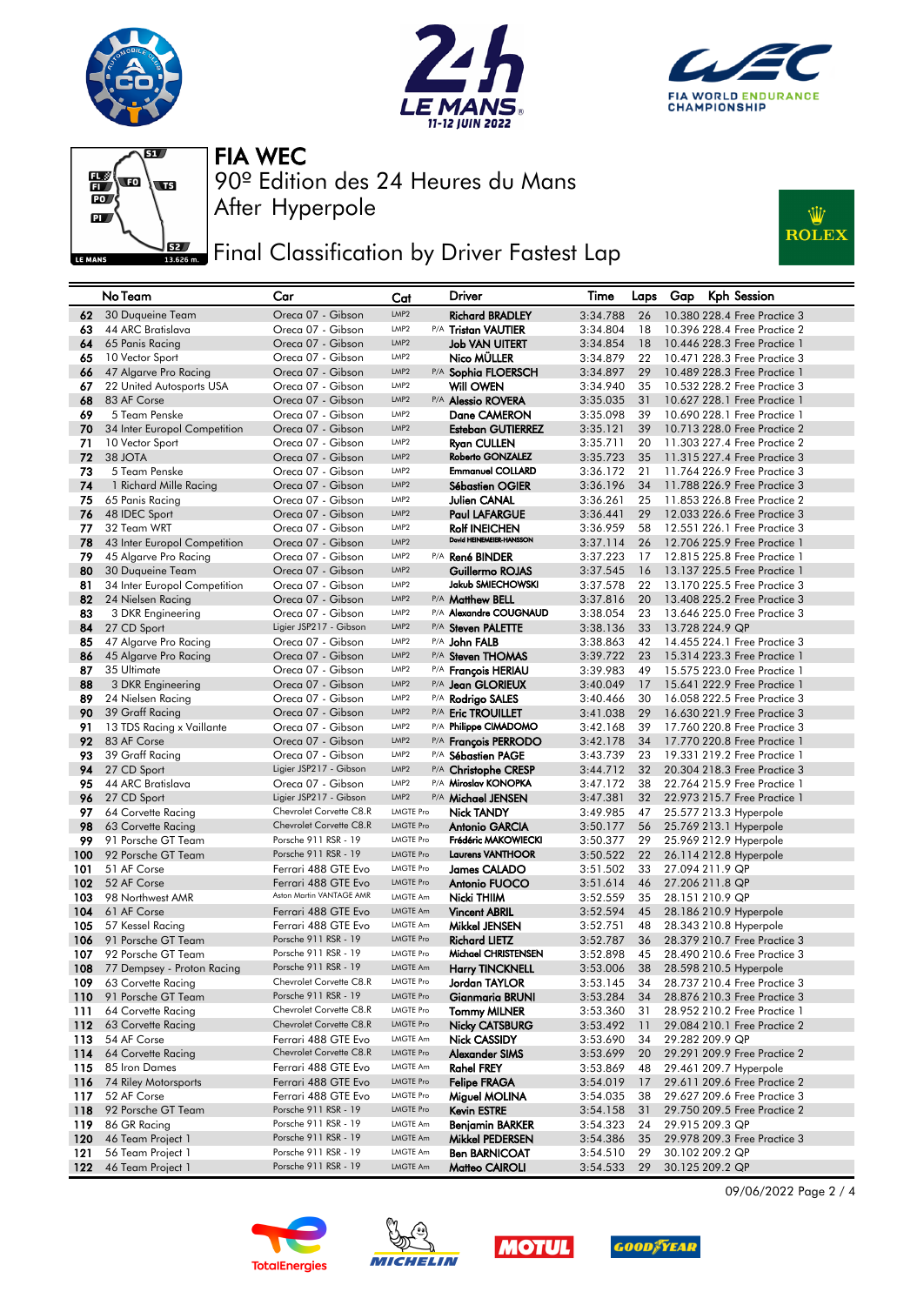







## **JEE** Final Classification by Driver Fastest Lap



|            | No Team                                  | Car                                             | Cat                  | Driver                                         | Time                 | Laps     | Kph Session<br>Gap                                           |
|------------|------------------------------------------|-------------------------------------------------|----------------------|------------------------------------------------|----------------------|----------|--------------------------------------------------------------|
| 123        | 74 Riley Motorsports                     | Ferrari 488 GTE Evo                             | <b>LMGTE Pro</b>     | Sam BIRD                                       | 3:54.601             | 9        | 30.193 209.1 Free Practice 1                                 |
| 124        | 33 TF Sport                              | Aston Martin VANTAGE AMR                        | LMGTE Am             | <b>Henrique CHAVES</b>                         | 3:54.618             | 38       | 30.210 209.1 Free Practice 3                                 |
| 125        | 51 AF Corse                              | Ferrari 488 GTE Evo                             | <b>LMGTE Pro</b>     | <b>Daniel SERRA</b>                            | 3:54.705             | 19       | 30.297 209.0 Free Practice 3                                 |
| 126        | 51 AF Corse                              | Ferrari 488 GTE Evo                             | <b>LMGTE Pro</b>     | <b>Alessandro PIER GUIDI</b>                   | 3:54.869             | 22       | 30.461 208.9 Free Practice 3                                 |
| 127        | 99 Hardpoint Motorsport                  | Porsche 911 RSR - 19                            | LMGTE Am             | <b>Alessio PICARIELLO</b>                      | 3:54.906             | 28       | 30.498 208.8 Free Practice 3                                 |
| 128        | 79 WeatherTech Racing                    | Porsche 911 RSR - 19                            | <b>LMGTE Am</b>      | Julien ANDLAUER                                | 3:54.912             | 35       | 30.504 208.8 QP                                              |
| 129        | 98 Northwest AMR                         | Aston Martin VANTAGE AMR                        | LMGTE Am             | David PITTARD                                  | 3:54.937             | 36       | 30.529 208.8 Free Practice 3                                 |
| 130        | 52 AF Corse                              | Ferrari 488 GTE Evo                             | <b>LMGTE Pro</b>     | Davide RIGON                                   | 3:55.039             | 25       | 30.631 208.7 Free Practice 3                                 |
| 131        | 59 Inception Racing                      | Ferrari 488 GTE Evo                             | <b>LMGTE Am</b>      | Côme LEDOGAR                                   | 3:55.162             | 31       | 30.754 208.6 QP                                              |
| 132        | 77 Dempsey - Proton Racing               | Porsche 911 RSR - 19                            | LMGTE Am<br>LMGTE Am | <b>Sebastian PRIAULX</b>                       | 3:55.164             | 32       | 30.756 208.6 Free Practice 3                                 |
| 133<br>134 | 80 Iron Lynx<br>21 AF Corse              | Ferrari 488 GTE Evo<br>Ferrari 488 GTE Evo      | LMGTE Am             | Matteo CRESSONI<br><b>Toni VILANDER</b>        | 3:55.269<br>3:55.286 | 35<br>39 | 30.861 208.5 Free Practice 3<br>30.878 208.5 Free Practice 3 |
| 135        | 88 Dempsey - Proton Racing               | Porsche 911 RSR - 19                            | LMGTE Am             | Jan HEYLEN                                     | 3:55.315             | 31       | 30.907 208.5 Free Practice 3                                 |
| 136        | 61 AF Corse                              | Ferrari 488 GTE Evo                             | LMGTE Am             | <b>Louis PRETTE</b>                            | 3:55.397             | 34       | 30.989 208.4 Free Practice 3                                 |
| 137        | 71 Spirit of Race                        | Ferrari 488 GTE Evo                             | LMGTE Am             | <b>Pierre RAGUES</b>                           | 3:55.531             | 36       | 31.123 208.3 Free Practice 3                                 |
| 138        | 86 GR Racing                             | Porsche 911 RSR - 19                            | LMGTE Am             | <b>Riccardo PERA</b>                           | 3:55.575             | 38       | 31.167 208.2 Free Practice 3                                 |
| 139        | 55 Spirit of Race                        | Ferrari 488 GTE Evo                             | LMGTE Am             | David PEREL                                    | 3:55.582             | 27       | 31.174 208.2 Free Practice 3                                 |
| 140        | 55 Spirit of Race                        | Ferrari 488 GTE Evo                             | LMGTE Am             | <b>Matthew GRIFFIN</b>                         | 3:55.617             | 31       | 31.209 208.2 QP                                              |
| 141        | 85 Iron Dames                            | Ferrari 488 GTE Evo                             | <b>LMGTE Am</b>      | Michelle GATTING                               | 3:55.629             | 36       | 31,221 208.2 Free Practice 3                                 |
| 142        | 99 Hardpoint Motorsport                  | Porsche 911 RSR - 19                            | LMGTE Am             | Martin RUMP                                    | 3:55.641             | 41       | 31.233 208.2 Free Practice 3                                 |
| 143        | 54 AF Corse                              | Ferrari 488 GTE Evo                             | LMGTE Am             | Francesco CASTELLACCI                          | 3:55.658             | 38       | 31,250 208,2 Free Practice 3                                 |
|            | 144 777 D'Station Racing                 | Aston Martin VANTAGE AMR                        | LMGTE Am             | <b>Tomonobu FUJII</b>                          | 3:55.659             | 39       | 31.251 208.2 Free Practice 3                                 |
| 145        | 75 Iron Lynx                             | Ferrari 488 GTE Evo                             | LMGTE Am             | <b>Nicolas VARRONE</b>                         | 3:55.672             | 43       | 31.264 208.1 QP                                              |
| 146        | 60 Iron Lynx                             | Ferrari 488 GTE Evo                             | LMGTE Am             | Alessandro BALZAN                              | 3:55.764             | 37       | 31.356 208.1 Free Practice 3                                 |
| 147        | 88 Dempsey - Proton Racing               | Porsche 911 RSR - 19                            | LMGTE Am             | Maxwell ROOT                                   | 3:55.802             | 35       | 31.394 208.0 Free Practice 3                                 |
| 148        | 60 Iron Lynx                             | Ferrari 488 GTE Evo<br>Aston Martin VANTAGE AMR | LMGTE Am             | Raffaele GIAMMARIA                             | 3:55.819             | 23       | 31.411 208.0 Free Practice 3                                 |
| 149        | 33 TF Sport                              |                                                 | LMGTE Am<br>LMGTE Am | Marco SØRENSEN                                 | 3:55.997             | 38       | 31.589 207.9 Free Practice 1                                 |
| 150        | 66 JMW Motorsport                        | Ferrari 488 GTE Evo                             | <b>LMGTE Am</b>      | Renger VAN DER ZANDE                           | 3:56.008             | 38       | 31.600 207.8 QP                                              |
| 151        | 80 Iron Lynx<br>152 777 D'Station Racing | Ferrari 488 GTE Evo<br>Aston Martin VANTAGE AMR | LMGTE Am             | <b>Richard HEISTAND</b><br><b>Charles FAGG</b> | 3:56.019<br>3:56.035 | 34<br>36 | 31.611 207.8 Free Practice 3<br>31.627 207.8 Free Practice 2 |
| 153        | 93 Proton Competition                    | Porsche 911 RSR - 19                            | <b>LMGTE Am</b>      | Zacharie ROBICHON                              | 3:56.039             | 6        | 31.631 207.8 Free Practice 3                                 |
| 154        | 74 Riley Motorsports                     | Ferrari 488 GTE Evo                             | <b>LMGTE Pro</b>     | <b>Shane VAN GISBERGEN</b>                     | 3:56.373             | 25       | 31.965 207.5 Free Practice 1                                 |
| 155        | 80 Iron Lynx                             | Ferrari 488 GTE Evo                             | LMGTE Am             | Giancarlo FISICHELLA                           | 3:56.560             | 24       | 32.152 207.4 Free Practice 2                                 |
| 156        | 56 Team Project 1                        | Porsche 911 RSR - 19                            | <b>LMGTE Am</b>      | <b>Brendan IRIBE</b>                           | 3:56.792             | 40       | 32.384 207.2 Free Practice 3                                 |
| 157        | 61 AF Corse                              | Ferrari 488 GTE Evo                             | LMGTE Am             | <b>Conrad GRUNEWALD</b>                        | 3:56.888             | 24       | 32.480 207.1 Free Practice 3                                 |
| 158        | 56 Team Project 1                        | Porsche 911 RSR - 19                            | LMGTE Am             | <b>Oliver MILLROY</b>                          | 3:57.452             | 25       | 33.044 206.6 Free Practice 2                                 |
| 159        | 79 WeatherTech Racing                    | Porsche 911 RSR - 19                            | <b>LMGTE Am</b>      | <b>Cooper MACNEIL</b>                          | 3:57.487             | 35       | 33.079 206.6 Free Practice 3                                 |
| 160        | 57 Kessel Racing                         | Ferrari 488 GTE Evo                             | LMGTE Am             | Frederik SCHANDORFF                            | 3:57.765             | 21       | 33.357 206.3 Free Practice 2                                 |
| 161        | 71 Spirit of Race                        | Ferrari 488 GTE Evo                             | LMGTE Am             | <b>Gabriel AUBRY</b>                           | 3:57.793             | 31       | 33,385 206,3 Free Practice 1                                 |
| 162        | 59 Inception Racing                      | Ferrari 488 GTE Evo                             | LMGTE Am             | Marvin KLEIN                                   | 3:57.961             | 30       | 33.553 206.1 Free Practice 2                                 |
| 163        | 93 Proton Competition                    | Porsche 911 RSR - 19                            | LMGTE Am             | Matt CAMPBELL                                  | 3:57.971             | 26       | 33,563 206,1 Free Practice 1                                 |
| 164        | 99 Hardpoint Motorsport                  | Porsche 911 RSR - 19                            | LMGTE Am             | <b>Andrew HARYANTO</b>                         | 3:58.223             | 34       | 33.815 205.9 Free Practice 3                                 |
| 165        | 66 JMW Motorsport                        | Ferrari 488 GTE Evo<br>Porsche 911 RSR - 19     | LMGTE Am<br>LMGTE Am | Jason HART                                     | 3:58.461             | 33       | 34,053 205,7 Free Practice 3                                 |
| 166<br>167 | 79 WeatherTech Racing<br>85 Iron Dames   |                                                 | LMGTE Am             | <b>Thomas MERRILL</b><br>Sarah BOVY            | 3:58.508<br>3:58.838 | 25<br>31 | 34.100 205.7 Free Practice 2<br>34,430 205,4 Free Practice 3 |
|            | 168 777 D'Station Racing                 | Ferrari 488 GTE Evo<br>Aston Martin VANTAGE AMR | LMGTE Am             | Satoshi HOSHINO                                | 3:58.881             | 29       | 34.473 205.3 Free Practice 3                                 |
| 169        | 54 AF Corse                              | Ferrari 488 GTE Evo                             | LMGTE Am             | <b>Thomas FLOHR</b>                            | 3:59.074             | 34       | 34,666 205,2 Free Practice 3                                 |
| 170        | 77 Dempsey - Proton Racing               | Porsche 911 RSR - 19                            | LMGTE Am             | Christian RIED                                 | 3:59.132             | 28       | 34.724 205.1 Free Practice 1                                 |
| 171        | 33 TF Sport                              | Aston Martin VANTAGE AMR                        | LMGTE Am             | <b>Ben KEATING</b>                             | 3:59.146             | 34       | 34.738 205.1 Free Practice 3                                 |
| 172        | 21 AF Corse                              | Ferrari 488 GTE Evo                             | LMGTE Am             | Simon MANN                                     | 3:59.308             | 33       | 34.900 205.0 Free Practice 3                                 |
| 173        | 98 Northwest AMR                         | Aston Martin VANTAGE AMR                        | LMGTE Am             | Paul DALLA LANA                                | 3:59.450             | 35       | 35.042 204.9 Free Practice 3                                 |
| 174        | 21 AF Corse                              | Ferrari 488 GTE Evo                             | LMGTE Am             | <b>Christoph ULRICH</b>                        | 3:59.736             | 32       | 35.328 204.6 Free Practice 3                                 |
| 175        | 46 Team Project 1                        | Porsche 911 RSR - 19                            | LMGTE Am             | <b>Nicolas LEUTWILER</b>                       | 4:00.514             | 25       | 36.106 204.0 Free Practice 1                                 |
| 176        | 55 Spirit of Race                        | Ferrari 488 GTE Evo                             | LMGTE Am             | <b>Duncan CAMERON</b>                          | 4:01.049             | 44       | 36.641 203.5 Free Practice 3                                 |
| 177.       | 86 GR Racing                             | Porsche 911 RSR - 19                            | LMGTE Am             | Michael WAINWRIGHT                             | 4:01.250             | 22       | 36.842 203.3 Free Practice 3                                 |
| 178        | 59 Inception Racing                      | Ferrari 488 GTE Evo                             | LMGTE Am             | Alexander WEST                                 | 4:01.669             | 43       | 37.261 203.0 Free Practice 3                                 |
| 179        | 75 Iron Lynx                             | Ferrari 488 GTE Evo                             | LMGTE Am             | <b>Christian HOOK</b>                          | 4:01.876             | 22       | 37.468 202.8 Free Practice 3                                 |
| 180        | 57 Kessel Racing                         | Ferrari 488 GTE Evo                             | LMGTE Am             | Takeshi KIMURA                                 | 4:01.969             | 43       | 37.561 202.7 Free Practice 1                                 |
| 181        | 88 Dempsey - Proton Racing               | Porsche 911 RSR - 19                            | LMGTE Am             | Fred POORDAD                                   | 4:02.631             | 35       | 38.223 202.2 Free Practice 3                                 |
| 182        | 60 Iron Lynx                             | Ferrari 488 GTE Evo                             | LMGTE Am             | Claudio SCHIAVONI                              | 4:03.546             | 38       | 39.138 201.4 Free Practice 3                                 |
| 183        | 75 Iron Lynx                             | Ferrari 488 GTE Evo                             | LMGTE Am             | <b>Pierre EHRET</b>                            | 4:03.611             | 24       | 39.203 201.4 Free Practice 3                                 |









09/06/2022 Page 3 / 4